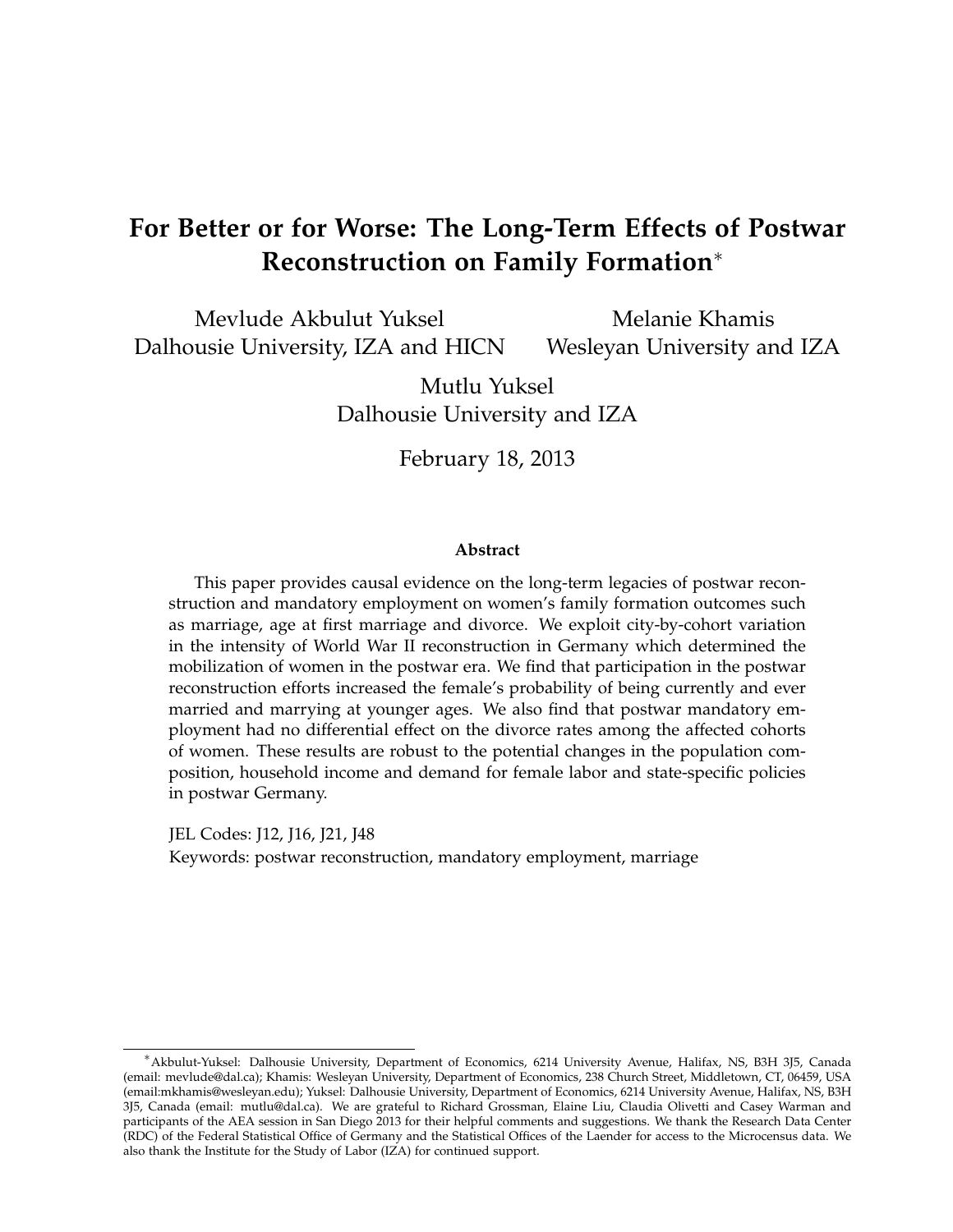## **1 Introduction**

During World War II, Germany experienced an extensive bombing campaign of Allied Air Forces. More than one-half million tons of bombs were dropped in aerial raids on German cities, destroying about forty percent of the total housing stock nationwide.<sup>1</sup> Germany also lost a substantial fraction of its male population during the war, which left the postwar reconstruction in the hand of women (Meiners 2011). To enforce participation in the reconstruction effort and rubble removal, especially among women, the Allied Control Council launched Command Nr. 3, a mandatory employment law, in postwar Germany in 1946. This mandatory employment law remained in place until 1955 and required all individuals capable of work to register with labor offices for work allocation (Allied Control Authority Germany 1946). For non-registration of individuals, the penalty was to lose the right to receive food ration cards while for employers imprisonment, fines and criminal prosecution were imposed (Meiners 2011). With the passage of the mandatory employment law, therefore, so called "rubble women" (in German *Truemmerfrauen*) entered into the labor force and started to work in professions such as construction and manufacturing which were previously closed to them. These "rubble women" were similar to the "Rosie the Riveter" in the U.S., who was the symbol of the employment of American women during WWII, albeit in the German case, the mobilization of women occurred in the postwar reconstruction period.

The historical debate on the impacts of postwar mandatory employment on emancipation of German women is divided. On the one hand, several historians argue that the immediate postwar period can be seen as "Hour Zero" of the German women's emancipation movement. They find a sustained increase in female labor supply and divorce rates (Hoehn 1997). On the other hand, a second strand of historical research asserts that the rubble women returned back to their kitchens and became housewives again (Meiners 2011) similar to the "Rosie the Riveter" in the U.S. (Goldin 1991). Given the substantial underrepresentation of German women in the top ranks of management and in the labor market in general (New York Times 2011), the debate on the effectiveness of

<sup>&</sup>lt;sup>1</sup>For detailed information on the bombing campaign of AAF during WWII, see Akbulut-Yuksel (2009).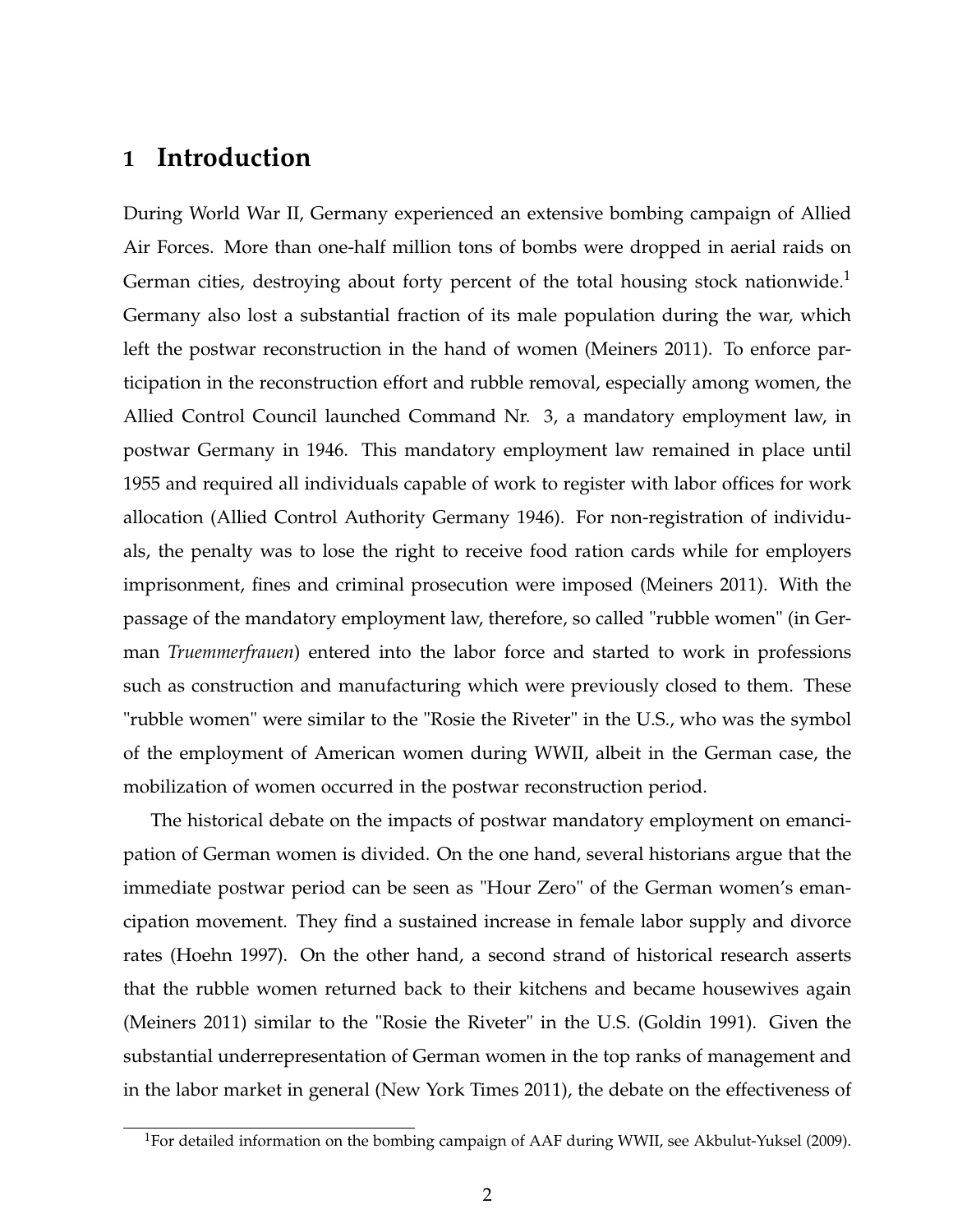the postwar mandatory employment on the liberation of German women still remains at the center of public policy debates and requires further scrutiny.

This paper provides the first causal evidence on long-term effects of postwar mandatory employment on family formation. Our identification strategy exploits the plausibly exogenous city-by-cohort variation in wartime destruction experienced in German cities during WWII which mainly determined the mobilization of the rubble women during the reconstruction period. In cities with higher wartime destruction, rubble women were required to work for a longer time period and more intensively in the rubble removal and reconstruction process relative to women residing in less destructed cities. However, only women who were within the mandatory working age (i.e. 15-50 years of age) and legal marriage age (i.e. 16 years of age) during the reconstruction period had their marriage outcomes affected by the postwar mandatory employment law. Therefore, we use a difference-in-differences strategy in our analysis where the "treatment" variable is an interaction between city-level wartime destruction and a dummy variable for being of working and marriage age during the reconstruction period and where we control for city fixed effects and birth year fixed effects. The identifying assumption is that had the postwar reconstruction not occurred, underlying trends for the marriage outcomes for the rubble women and women entering the labor and marriage market after reconstruction would be similar in cities with varying intensity of wartime destruction.

Our paper is closely related to Goldin (1991), Acemoglu, Author and Lyle (2004) who analyze the effects of U.S. mobilization in WWII on female labor market outcomes in 1950. Goldin (1991) finds a modest effect of WWII on the employment of women in 1950 as the majority of women who entered the labor market during the war years exited by 1950. Contrary to this, Acemoglu, Author and Lyle (2004) draw a different conclusion on the effects of WWII on the labor force participation of American women. They find that the deployment of men during WWII and the related increases of female labor force participation in the war years increased female labor force participation in 1950. This increase in women's labor force participation led to both lower female and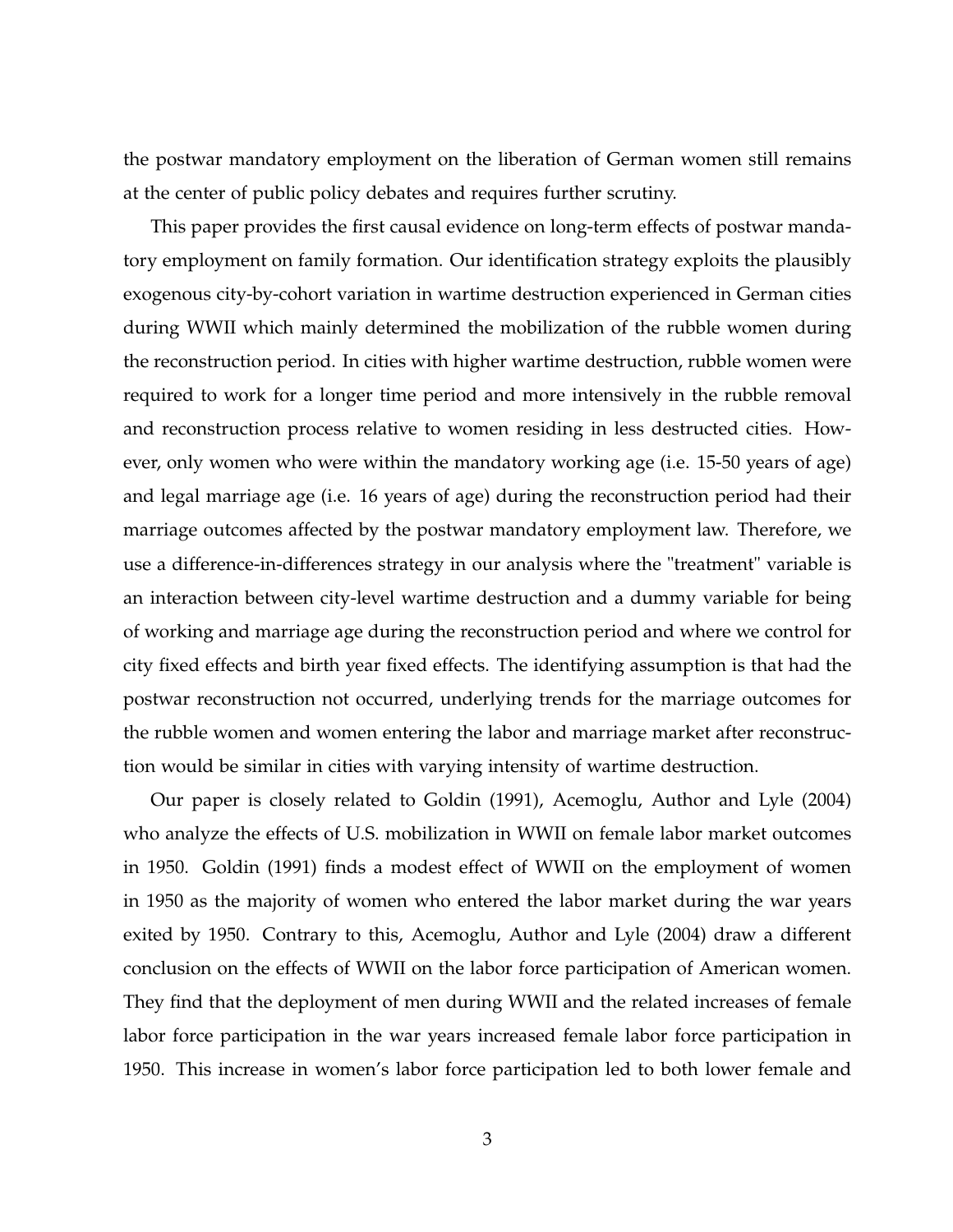male wages. These studies focus on the short-term effects of WWII mobilization on women's employment and wages while the medium and the long-term effects may be quite different.

In the case of the postwar mandatory employment, female employment and marriage rates may increase or decrease in the long run and hence differ from the short-term mobilization effects. On the one hand, female employment in the postwar era might have altered the perceptions and preferences of women about working and marriage and encouraged them to continue working in the future. On the other hand, increasing demands for marriage and raising kids in the postwar era may have induced women to exit the labor market and become housewives again. Akbulut-Yuksel, Khamis and Yuksel (2011) indeed find that postwar mandatory employment in Germany reduced female labor force participation and hours worked and increased female presence in medium-skill and female-dominated occupations in the long-run. Goldin and Olivetti (2013) provide further evidence on the heterogeneous effects of WWII mobilization on female labor market outcomes in the U.S. using the 1950 and 1960 Censuses. They find that educated white women who were married in the war years without children experienced an increase in their labor force participation and weeks worked in 1950 and 1960. However, WWII mobilization and postwar reconstruction likely have direct effects on women's marriage and fertility decisions; thus, in this paper, we analyze how postwar mobilization of women impacts their family formation outcomes.

This study also contributes to a growing literature on gender impacts of armed conflicts. Shemyakina (2011) and Menon and van der Meulen Rodgers (2011) examine women's employment in Tajikistan and Nepal during and just after the armed conflict, respectively. They find that exposure to conflict increased employment and selfemployment among single and married women in Tajikistan and Nepal. On the other hand, Shemyakina (forthcoming) finds that women who were residing in conflict regions in Tajikistan are more likely to postpone their marriage compared to women in non-conflict regions due to the armed conflict. In contrast to these studies, however,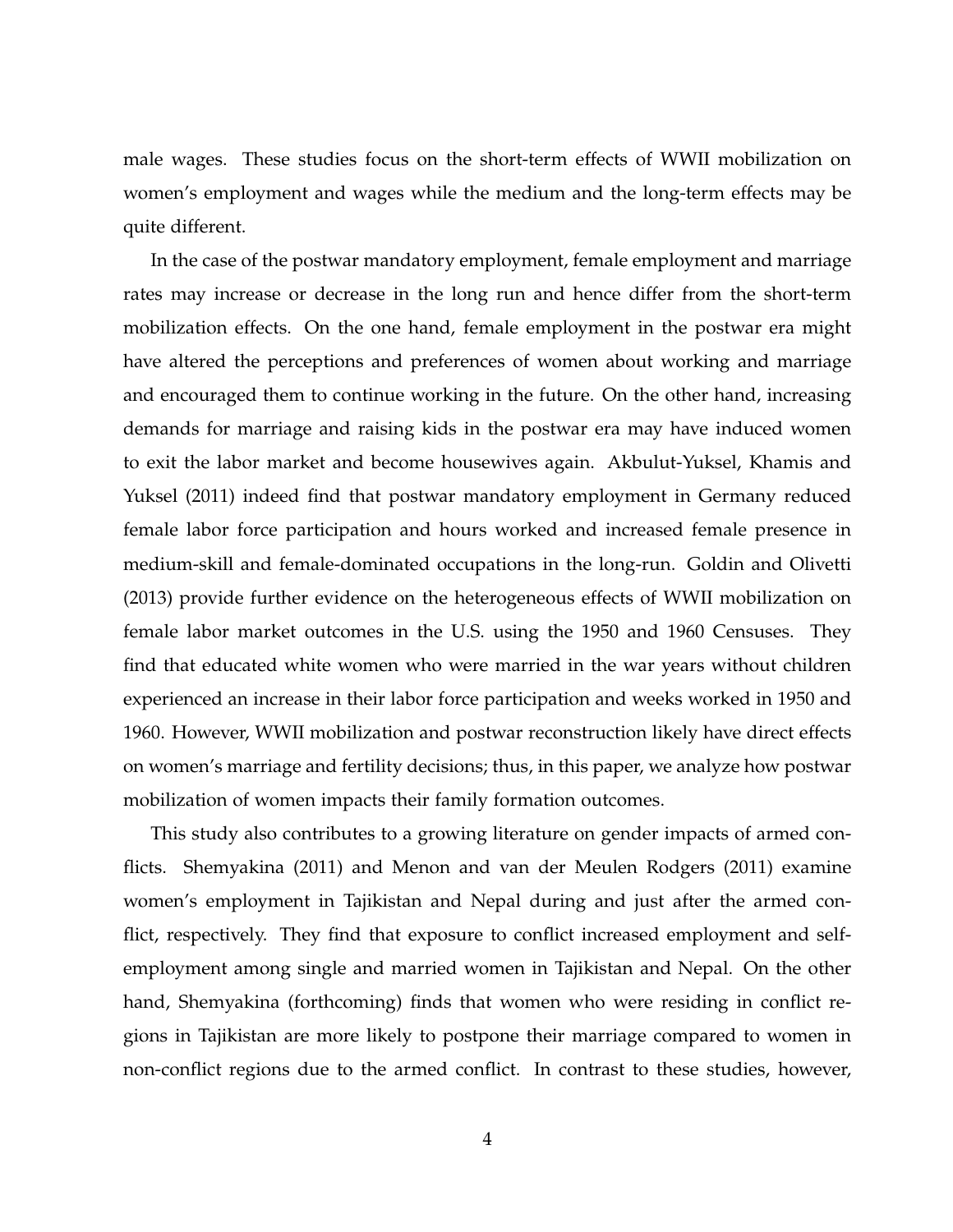in this study, we quantify the long-term effects of postwar mandatory employment on women's social outcomes. Moreover, our analysis combines a detailed dataset on the extent of WWII destruction for each German Regional Policy Region (hereafter, "ROR" or "city")<sup>2</sup> with individual-level data from the 1978 German Microcensus which enables us to match the treatment to each individual accurately and form plausible control groups. In addition, the availability of postwar city-level data such as the female/male ratio, the German refugee and international migrant ratios, the female employment share and per capita war relief payments received from the government allow us to rigorously investigate potential channels and confounding factors.

We find that the rubble women in highly destroyed cities have a higher propensity to be currently and ever married and marry at younger ages. We also find that postwar mandatory employment has no differential effect on the divorce rates among the rubble women. These results survive after we account for the potential changes in the composition of the population, household income and demand for female labor and state-specific policies in postwar Germany. The remainder of the paper is organized as follows. Section 2 provides a brief background on the postwar reconstruction and the rubble women. Section 3 discusses the identification strategy. Section 4 describes the city-level destruction data and individual-level survey data used in the analysis. Section 5 presents the main results, extensions and robustness checks. Section 6 concludes.

# **2 Background on the Postwar Reconstruction and Rubble Women**

The situation at the end of World War II was dire in Germany. All German cities were destroyed to some extent, about half of the living space was destructed and at times, individuals had no access to food, electricity, water, bathrooms and gas (Meiners 2011;

<sup>&</sup>lt;sup>2</sup>The analysis is restricted to former West Germany. Former West Germany was comprised of 38 German Regional Policy Region in 1978, which are similar to MSAs in the U.S.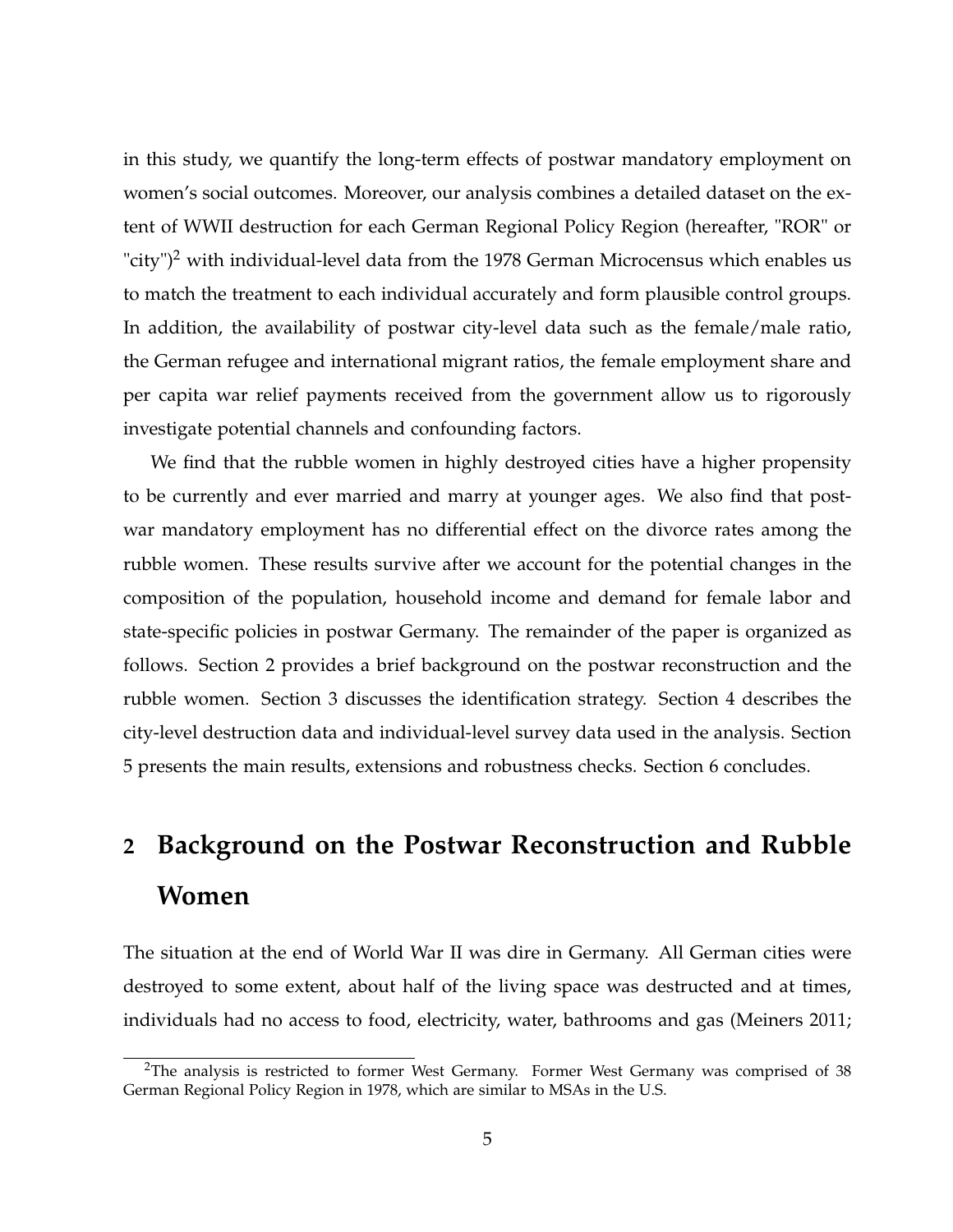Delille and Grohn 1985). About 14 million Germans lost their homes (Heineman 1996). In addition to the large-scale physical destruction, there were a large number of war casualties in each German city due to bombings and war combat. About 3.6 million of the civilian population and 3.3 million soldiers had died during WWII (Meiners 2011). 11 million soldiers were prisoners of war by the end of WWII (Meiners 2011).<sup>3</sup> However, the degree of destruction experienced in German cities varied substantially, as the bombing during WWII depended on weather conditions, visibility of landmarks and the distance from the air fields in England (Friedrich 2002; Grayling 2006).<sup>4</sup> Figure 1 shows the percentage of dwellings destroyed in each city by the end of WWII, which shows the variation of destruction across cities.

With a large fraction of the German male population lost, due to war deaths and still being captured as prisoners of war, the burden of the reconstruction process and the removal of rubble had largely fallen on women. To enforce the participation in the rubble removal and reconstruction especially among German women, the Allied Control Council announced Command Nr. 3 on 17th January 1946 (Allied Control Authority Germany 1946). This command required all individuals capable of work to register with labor offices for work allocation. For women, the age range was 15 to 50 years and for men of the ages 14 to 65 years. For non-registration of individuals, the penalty was to lose the right to receive food ration cards while for employers imprisonment, fines and criminal prosecution were imposed. The work placements were made through the Labor offices which had the power to place people compulsory in reconstruction work. In July 1946, Allied Control Council supplemented Command Nr. 3 with Law Nr. 32 which formally allowed female employment in the postwar reconstruction effort. Law Nr. 32 remained in place from July 1946 to February 1955 for West Germany. With the passage of the postwar mandatory employment law, therefore *"rubble women"* entered into the work force in large numbers and started to work in construction and manufacturing

<sup>&</sup>lt;sup>3</sup>The prisoners of war were released gradually: by 1948 from the Allied Forces and by the early 1950s from the Soviet camps (Meiners 2011).

<sup>4</sup>See Akbulut-Yuksel (2009) for detailed information on WWII destruction.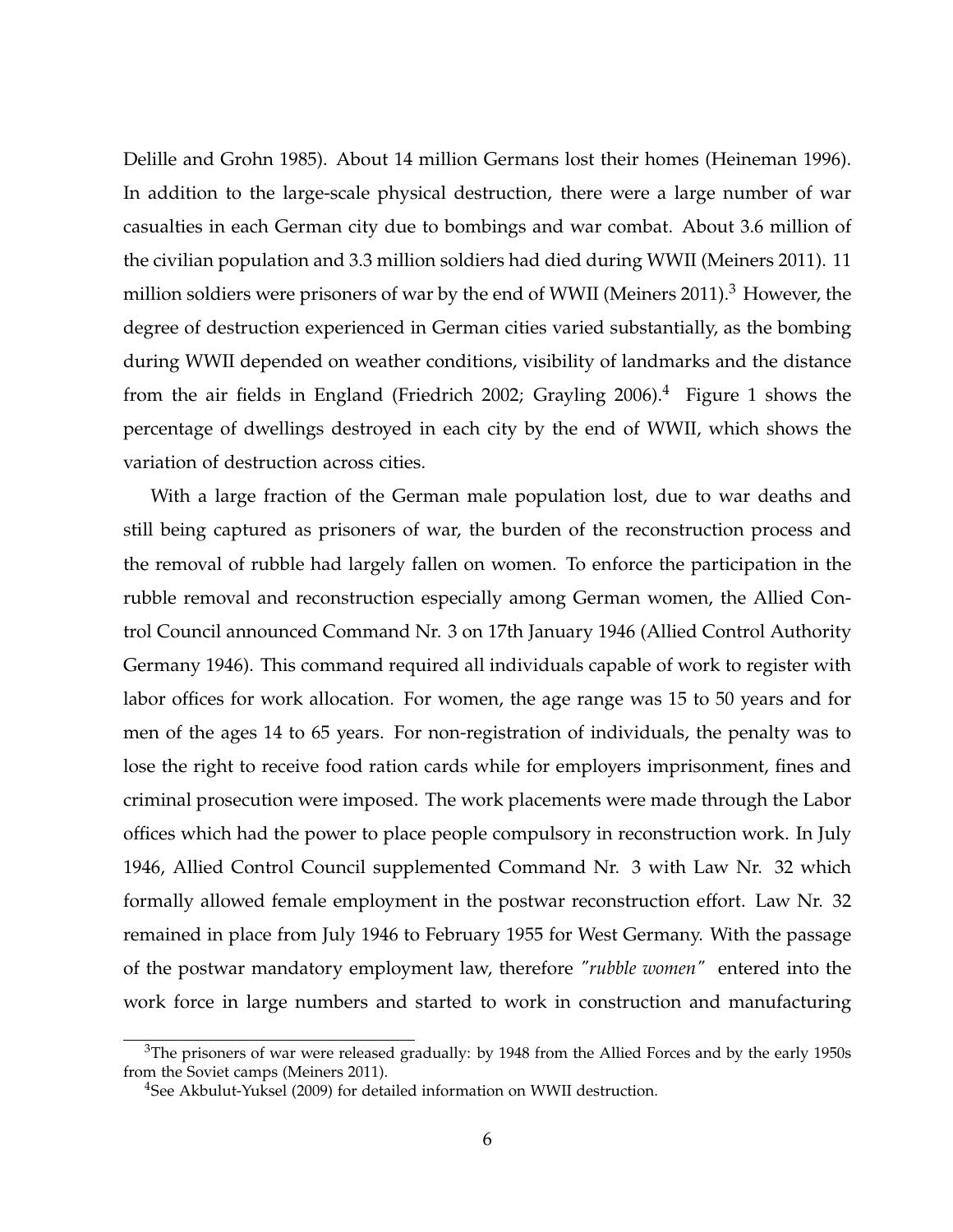sectors which were previously closed to them (Heineman 1996; Meiners 2011). These rubble women were similar to the "Rosie the Riveter" in the U.S. Arnold (1999) provides a detailed account on the rubble women and reconstruction period. She reports that the burden of the rubble removal and reconstruction fell primarily on women and the postwar mandatory employment continued until 1955. In our paper, we will focus not only on the rubble removal procedures but will look at the entire cohort of rubble women, which could have worked either in rubble removal, related activities or other professions now open to women.

Before the WWII, German women were restricted to certain professions such as teaching and working in agriculture. In Nazi Germany, women were seen as mothers and housewives and having children was one of their primary duties. During this time, women benefited from generous family allowances to give up their work and raise their children (Heineman 1996). Contrary to this, during the postwar period due to shortages in the workforce and to rebuild Germany more and more women were needed to work in the reconstruction and the rubble removal. In the immediate postwar period, marriage rates increased as a higher number of marriages were postponed due to the war. The shortage of males and the fear of remaining single were present and women wanted to marry and start a stable family life (Delille and Grohn 1985; Heineman 1996). At the same time, high number of divorces also took place until 1950 (Delille and Grohn 1985).

The puzzle on the role of the rubble women in postwar Germany and long-term consequences of postwar mandatory employment on these women is not settled. On the one hand, historical literature suggests that the emergence of the rubble women could be seen as the "Hour Zero" of the German female emancipation (Unruh 1987; Jenk 1988; Hoehn 1997; Meiners 2011). On the other hand, another strand of historical research argues that these rubble women left the work force after the mandatory employment law was abolished in 1955 and became housewives again (Heineman 1996; Donath 2008; Meiners 2011), similar to the U.S. phenomenon of the Rosie the Riveter (Goldin 1991).<sup>5</sup>

<sup>&</sup>lt;sup>5</sup>For further details on the historical debates see Akbulut-Yuksel Khamis and Yuksel (2011).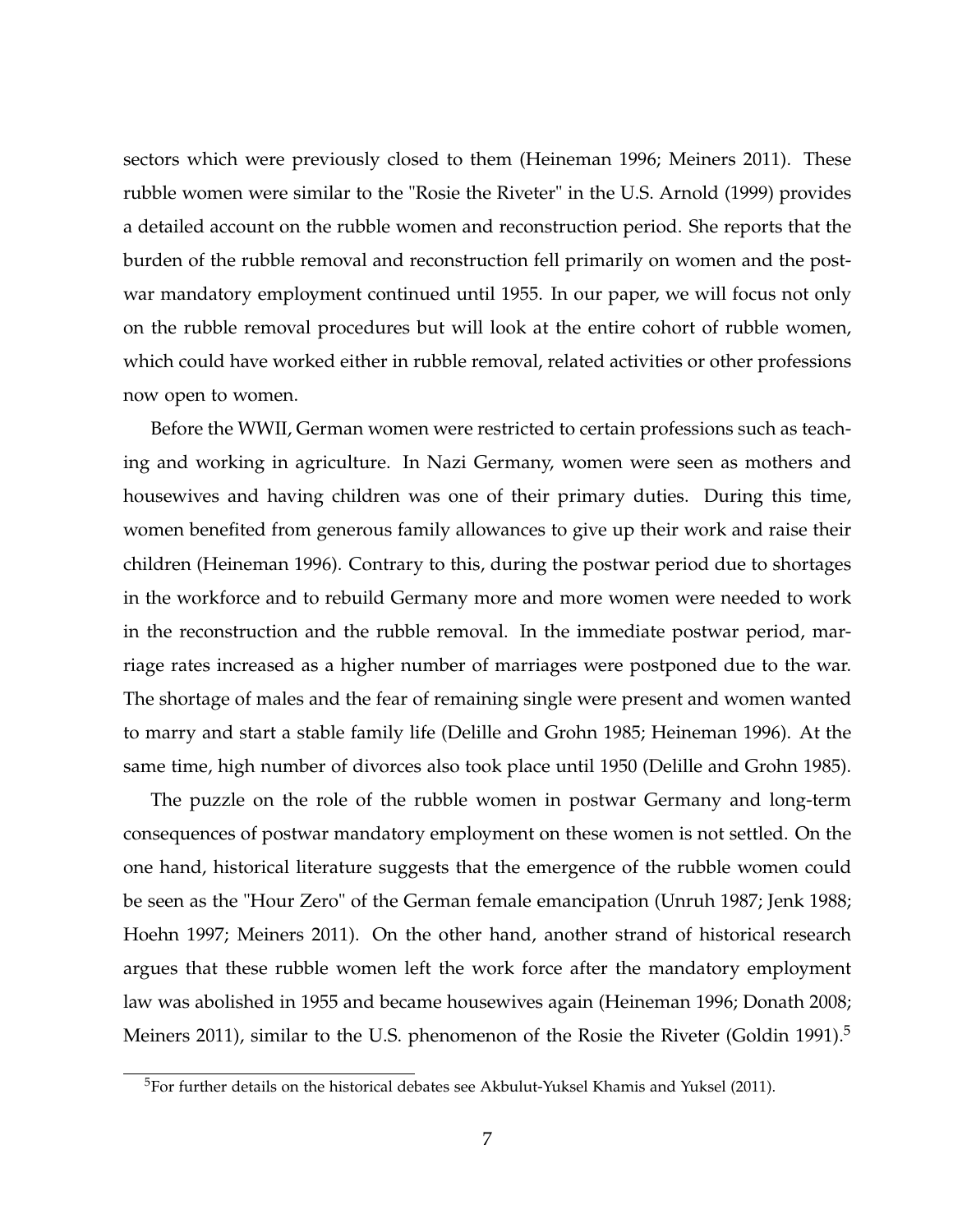Given that only 50 percent of women are in the work force in Germany today and very few of them hold top-management positions (New York Times 2011), the effectiveness of postwar mandatory employment on long-term mobilization of German women still remains in the focus of public policy debates and requires rigorous scrutiny. To the best of our knowledge, this paper is the first that quantifies the causal impacts of postwar reconstruction and mandatory employment on the German women's long-term family formation outcomes such as marriage, age at first marriage and divorce.

## **3 Identification Strategy**

Our identification strategy for the causal effects of postwar mandatory employment on the long-term social outcomes of German women is a difference-in-differences-type strategy where the "treatment" variable is an interaction between city-level intensity of wartime destruction and a dummy for being of working- and marriage-age during the implementation of Allied Control Council's Command Nr. 3 and Law Nr. 32.<sup>6</sup> In particular, the proposed estimate of the average treatment effect is given by *β* in the following baseline city and birth year fixed effects equation:

$$
Y_{irt} = \alpha + \beta Destruction_r * RubbleWomen_{it} + \delta_r + \gamma_t + \pi' \mathbf{X}_{irt} + \epsilon_{irt}
$$
 (1)

where *Yirt* is the outcome of interest for female *i*, in city *r*, born in year *t*. *Destruction<sup>r</sup>* is the measure of war damage in the city *r*, which determined the mobilization of the women in the city during the reconstruction. *RubbleWomenit* is a dummy variable that takes a value of 1 if female *i* was born between 1920 and 1934 and zero otherwise. *δ*<sub>*r*</sub> is city-specific fixed effects and  $γ$ *t* is the birth year fixed effects. *X*<sub>*irt*</sub> is a vector of individual and household characteristics including a rural dummy, own and household

<sup>6</sup>This paper provides evidence on the impact of postwar mandatory employment using city-by-cohort variation in reconstruction within Germany; therefore this approach may yield lower bound estimates for the aggregate nation-wide effects of postwar mandatory employment on long-term female marriage outcomes.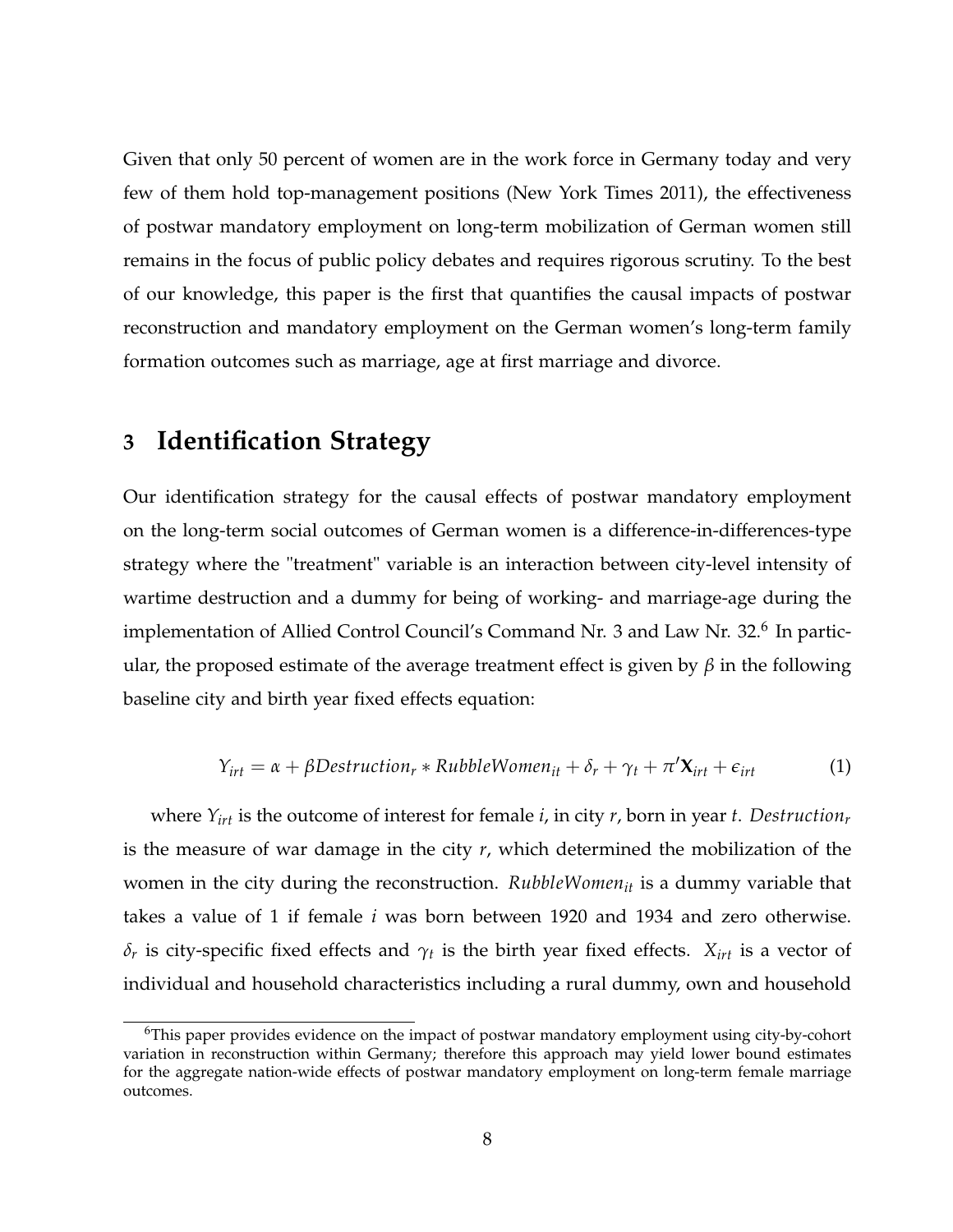head's years of schooling. The standard errors are clustered by the city.

Women born between 1920 and 1934 form the treatment group since they were 21 and older when the mandatory labor law was abolished in 1955; therefore their labor and marriage outcomes have the potential to be affected by postwar mandatory employment. On the other hand, marriage outcomes of women who entered the labor market after the reconstruction period was completed in the late 1950s would not have been impacted by the mandatory employment law; therefore, women born between 1940 and 1954 are in the control group.

In order to interpret  $\beta$  as the effect of working in the postwar reconstruction, we must assume that had WWII destruction not occurred, the difference in marriage outcomes between the affected cohorts and the control cohorts would have been the same across cities with varying intensity of the postwar reconstruction. Using cohort-specific analysis, Akbulut-Yuksel, Khamis and Yuksel (2011) indeed show that participating in the postwar mandatory employment has only affected the employment probability of women born between 1920 and 1934, while postwar reconstruction had no effect on the long-term labor supply of earlier and later birth cohorts.

## **4 Data and Descriptive Statistics**

As a measure of war destruction, we use residential rubble in  $m^3$  per capita accumulated in German cities by the end of WWII which was reported in a survey undertaken by the German Association of Cities (Kaestner 1949).<sup>7</sup> In order to examine prewar city conditions and to assess the mechanisms through which post-WWII reconstruction and mandatory employment might have affected long-run outcomes of German women, we gathered unique data from various years of the German Municipalities Statistical Yearbooks. First, we assembled city-level data on the postwar female/male ratio, the female

 $7R$ ubble arising from the destruction of industrial buildings, inventories, machines and traffic facilities was not included in the calculations.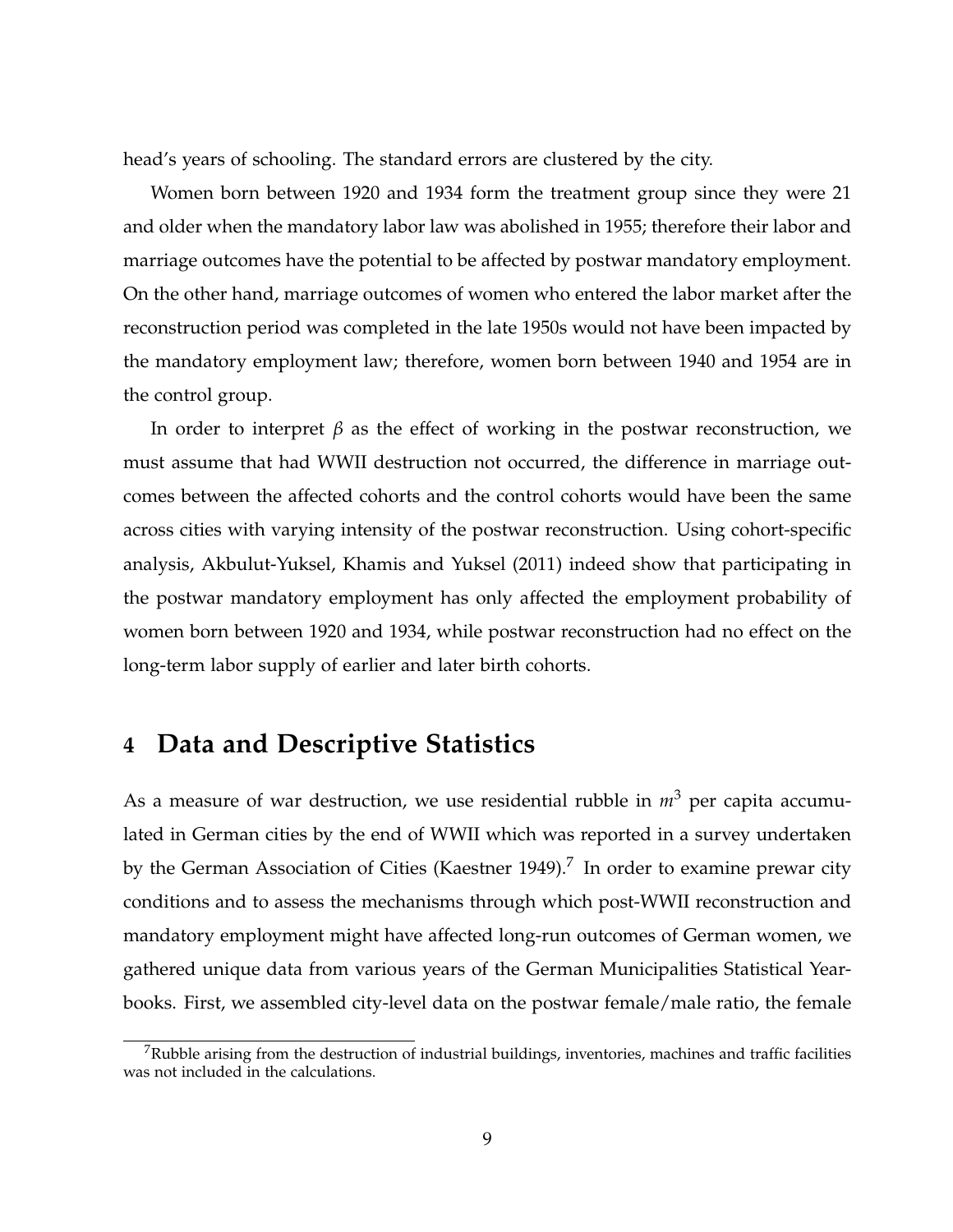employment share and per capita war relief payments received by citizens after WWII. Second, we compiled data from the 1939 German Municipalities Statistical Yearbook on prewar city characteristics including average income per capita, city area and population density.

The data on individual and household characteristics are from the confidential version of the German Microcensus. $8$  The German Microcensus includes 1% of the resident population in former West Germany, and is a large, representative sample containing comprehensive information on individual and household characteristics. The German Microcensus also contains information on all household members and has a very high response rate of approximately 97%. We use data from the 1978, which is the first wave that reports female education, the city they reside and whether respondents were residing within the borders of former West Germany in 1939. We restrict the main empirical analysis to women who were born between 1920 and 1954 in Germany. We dropped the women that were born between 1935 and 1939 from the analysis since they were partially exposed to postwar reconstruction. Additionally, in order to capture females that are active in the marriage and labor market, we exclude individuals who are students in 1978 from the analysis.

We consider the WWII reconstruction impacts at the 'Raumordnungsregionen' level ("ROR", or "city"). RORs are "spatial districts" determined by the Federal Office for Building and Regional Planning (Bundesamt fuer Bauwesen und Raumordnung, BBR) based on economic interlinkages and commuting flows of areas. RORs encompass the aggregation of 'Landkreise' and 'kreisfreie Staedte' (administrative districts, which are analogous to counties in the U.S.) and represent the center of the local labor market and surrounding small towns and rural areas (Jaeger et al., 2010). We restrict our analysis to former West Germany, for which we have the wartime destruction data. West Germany had 38 different 'Raumordnungsregionen' in 1978 (see Figure 2 for detailed information

<sup>8</sup>Research Data Center (RDC) of the Federal Statistical Office of Germany and the Statistical Offices of the Laender, Microcensus 1978, own calculations.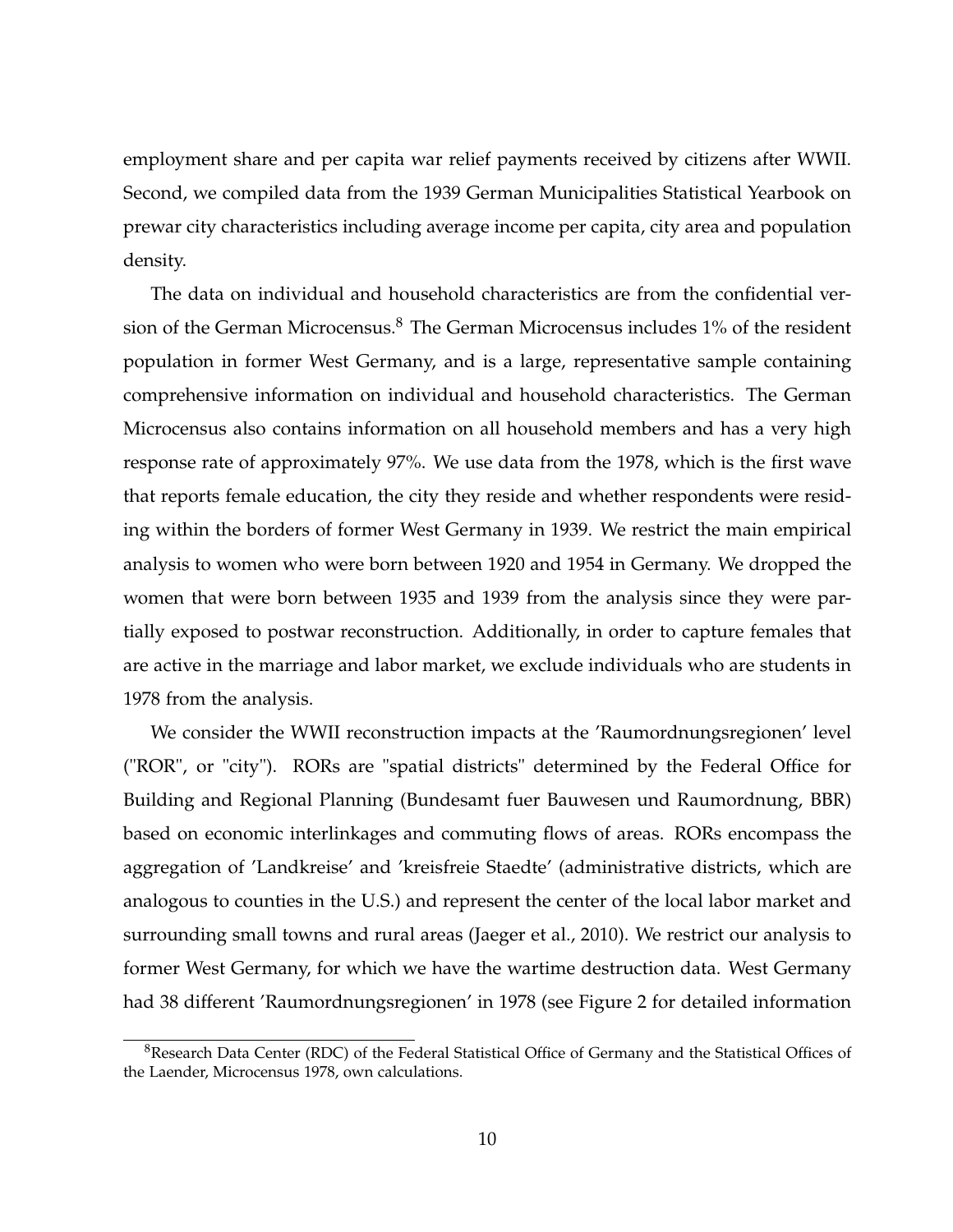on the RORs). The Microcensus asks respondents whether their residence was within the borders of former West Germany in 1939. We exclude from the analysis individuals who were born outside the former West Germany or residing outside of West Germany in  $1939.9$ 

Table 1 presents the descriptive statistics for population-weighted city-level war destruction measures and variables measuring city's prewar conditions. In Section 5, we will evaluate the war effects at the average population-weighted rubble in  $m^3$  per capita. Table 1 shows that German cities had 12.9 rubble in  $m^3$  per capita by the end of WWII on average. However, there was variation across cities in the destruction intensity. Table 1 points out those women in cities with above-average destruction were exposed to around three times the rubble per capita compared to women in cities with belowaverage destruction. Moreover, highly destroyed cities were larger in area and have higher population density and average income per capita before WWII. The differencein-differences strategy we propose in our study therefore uses within-city cross-cohort variation to identify the effects of postwar mandatory employment on women's longterm family formation outcomes, and controls for differences between birth cohorts that are common across German cities.

Table 2 shows the descriptive statistics for the family formation and the main control variables we use in our estimation. We estimate being currently and ever married, divorced and age at first marriage as family formation outcomes. The entire estimation sample consists of women born between 1920 and 1954. We find that about 80.6 percent of the entire sample is currently married and 4 percent is currently divorced in 1978. These women enter into their first marriage at the age of 23.4 on average and had 10.4 years of schooling.

<sup>&</sup>lt;sup>9</sup>The data on rubble in  $m^3$  per capita is available for almost all municipalities with more than 12,000 inhabitants in 1939. To obtain the regional averages of all destruction measures, we merge municipalities in 1939 using the 1978 ROR borders. Each of these municipalities was part of the current-day RORs in 1978.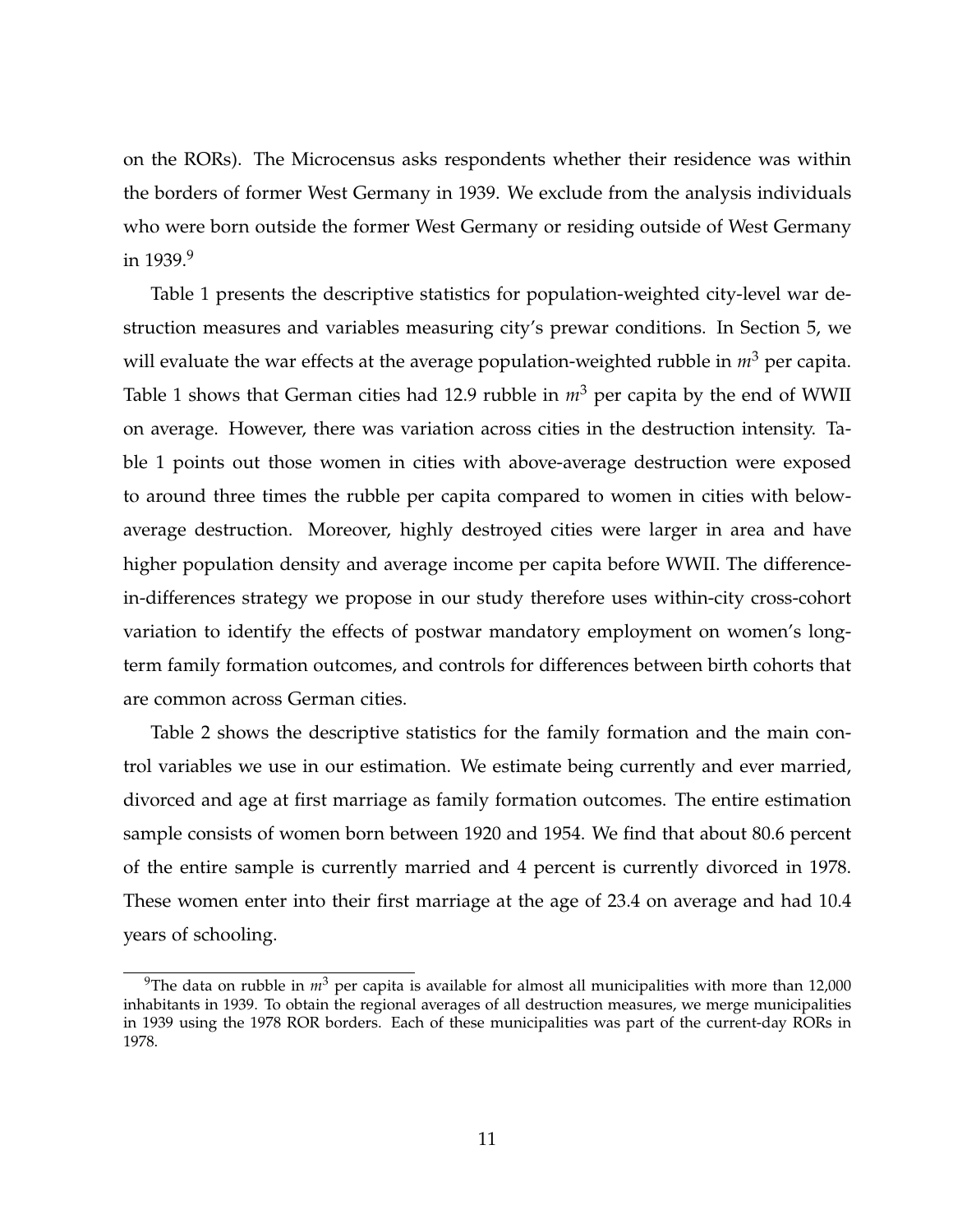## **5 Estimation Results**

As mentioned in the background section, previous historical research proposes two potential long-term paths for rubble women. The first set of studies asserts that the postwar mandatory employment launched the female liberation process in Germany, which was followed by the continual presence of women in the work force in large numbers and an increase in the divorce rates. On the other hand, a competing story was put forward by other history scholars which argues that the positive effects of postwar mandatory employment on the emancipation of German women was short-lived and the traditional gender roles were restored shortly after the reconstruction was over. Women were married and returned to their kitchens to work at home. Therefore, it is of interest to analyze whether the participation in postwar mandatory employment had an influence on the family formation of German women.

Table 3 reports the results of estimating Equation (1) where the dependent variable is the probability of being currently married. Each column is from a separate regression that controls for city and birth year fixed effects along with a rural dummy. The first row reports the difference-in-differences estimate, *β*, which shows the effect of postwar mandatory employment on the probability of being currently married. Column (1) presents the positive and significant difference-in-difference estimate of 0.0011, which suggests that rubble women residing in a city with average destruction are 1.5 percentage points more likely to be currently married. This is the difference-in-difference coefficient *β* (0.0011) multiplied by the average population-weighted rubble in  $m^3$  per capita (12.91  $m^3$ ) in Table 1. Hence, rubble women who lived in a heavily destroyed city such as Cologne during WWII, with 25.25  $m^3$  rubble per capita, have almost 3 percentage points higher probability of being married in 1978 relative to rubble women residing in Munich, a less destroyed city with 6.50 *m*<sup>3</sup> rubble per capita.

Columns (2) and (3) of Table 3 report the analyses incorporating individual and household characteristics, such as own and household head's years of schooling. The difference-in-difference estimates in Columns (2) and (3) are quantitatively similar to the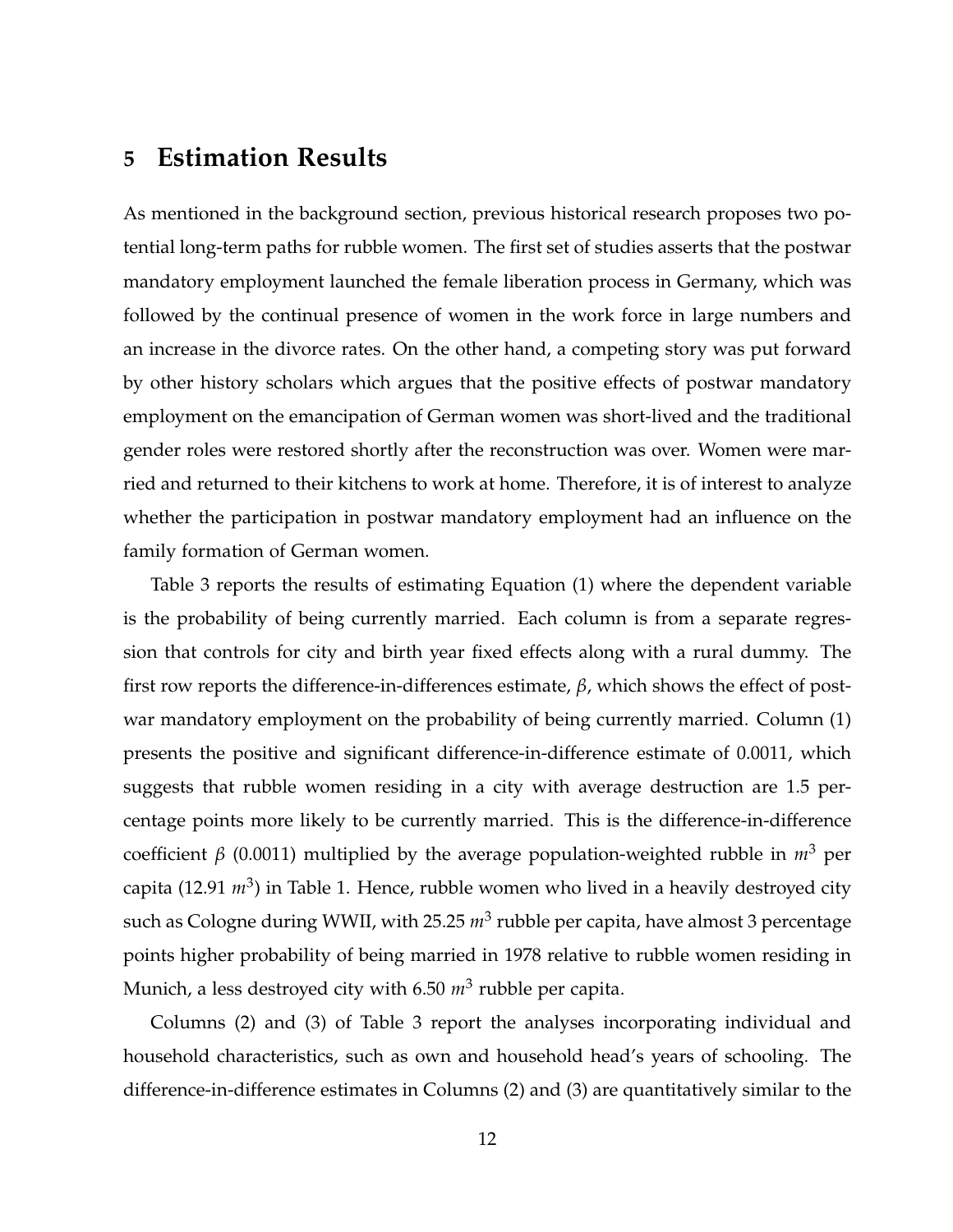baseline specification which supports the interpretation of the difference-in-difference estimates as due to postwar mandatory employment as opposed to omitted variables.

In Column (4), we account for the potential factors that might confound the postwar mandatory employment effects. One of the potential confounding factors for the results summarized in columns (1)-(3) is the change in the composition of the population in postwar years. First potential source for this change is war-induced change in the female/male ratio in postwar Germany. As mentioned in the background section, Germany lost a substantial fraction of its male population during WWII, which reduced the number of potential spouses for women. On the other hand, the war casualties increased the need for female manpower in the postwar reconstruction (Heineman 1996; Meiners 2011). We account for the nation-wide decline in the male population in our analysis by controlling for birth year fixed effects. However, some cities might have experienced a greater decrease in their male population; thus the probability of marriage might have been lower in these cities after WWII regardless of the amount of wartime destruction experienced in the city. We address this potential concern by including the interaction of the city-level female/male ratio in 1946 and an indicator for being in the affected group in our analysis.

The second source for the population change might be internal and international migration. Internal migration within Germany is unlikely to be a concern for our analysis; hence it is extensively documented that Germany has historically low levels of geographic mobility relative to the U.S. and U.K. (Rainer and Siedler 2005; Hochstadt 1999). The annual migration rate between states was around 0.02 among native Germans in former West Germany during the period of 1950 to 1970 (Hochstadt 1999). Moreover, historical accounts report that wartime displacement was temporary, where the urban population returned to its prewar levels by 1948 (Hochstadt 1999). Nevertheless, as robustness check, we estimate whether the rubble women's migration decision was affected by the wartime destruction using the German Socio-Economic Panel (GSOEP), which allows us to determine whether internal migration occurred. Women are coded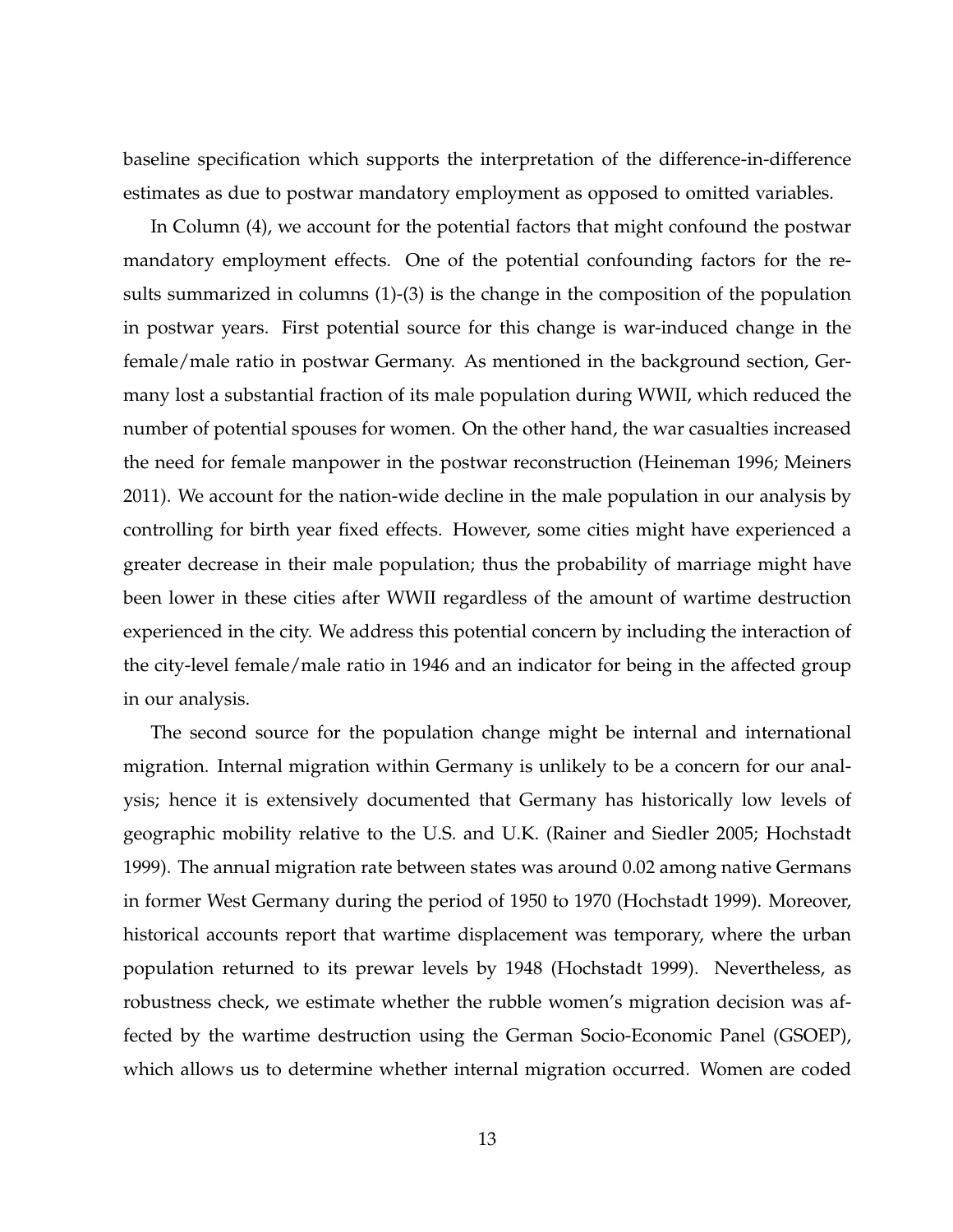as movers if they report that they no longer reside in their childhood city or area in  $1985.<sup>10</sup>$  Results are summarized in the first two columns of Appendix Table 1. The difference-in-difference estimates for probability of moving are close to zero and statistically insignificant in every specification. This suggests that the rubble women did not choose their final destination according to the relative destruction in the cities, which lends credence to the estimation results presented in Table 3.

On the other hand, Germany experienced an influx of German refugees from the former parts of Germany and Soviet Zone/GDR after WWII and the arrival of 3 million guest workers from developed and developing countries in 1970s. These German refugees and international migrants might have settled in less destroyed cities due to the availability of housing and job opportunities. Alternatively, highly destroyed cities might have attracted a large number of postwar economic migrants seeking to take part in reconstruction efforts and work in the newly-established factories, especially guest workers in 1970s. Therefore, it is not as clear how the presence of German refugees and international migrants in the city would affect the rubble women's marriage outcomes. Hence, their presence likely reduces the demand for female labor in a given city, while increasing the availability of potential spouses for the rubble women. To account for this potential concern arising from international migration, we use information on individual's refugee and migration statuses reported in the German Microcensus and calculate the average share of refugees and international migrants in each city in  $1978$ .<sup>11</sup> We interact these city-level measures of the population change with being in the affected cohort

<sup>&</sup>lt;sup>10</sup>The GSOEP provides information on the respondent's RORs starting from 1985; therefore we use the 1985 wave for the internal migration analysis.

 $11$ Luettinger (1986, p.21-22) suggests that in the German displaced persons law passed in 1953, refugees are defined as the individuals who migrated from the Soviet Zone/GDR (Fluechtlingsausweis C, refugee card C). On the other hand, according to the same law, displaced people are subdivided into two groups as follows: (a) displaced individuals who lived in the Eastern regions on 1.1.1937 (Vertriebenenausweis A, displaced person card A) (b) displaced individuals who lived in the German Eastern regions on 1.1.1939 (Vertriebenausweis B, displaced person card B). Moreover, the German displaced persons law applies not only to the original refugees and displaced people but also to the individuals who were born in the refugee and displaced households after the displacement. The status therefore is transferred over generations through birth.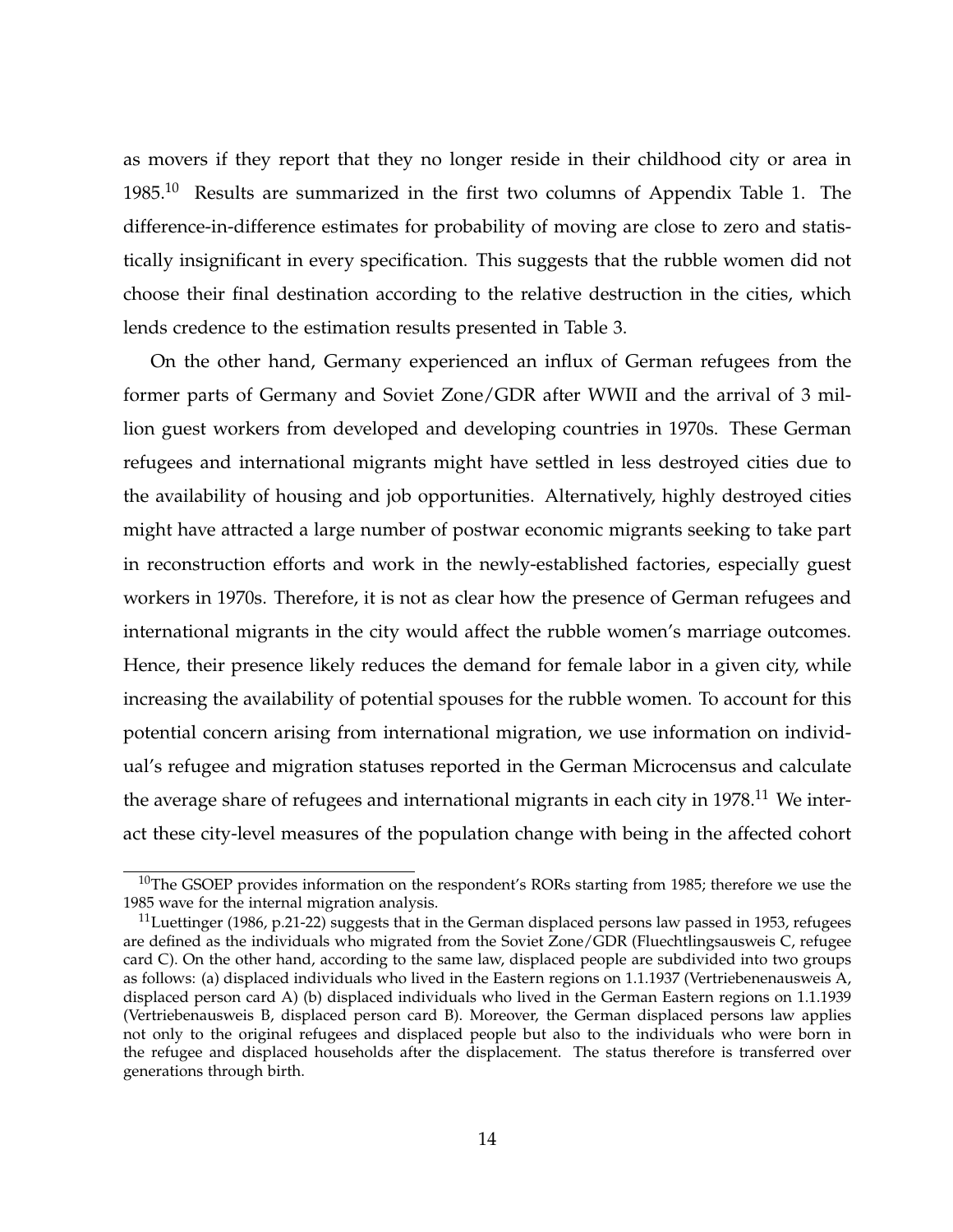and add them as controls in Column (4).

Another related concern underlying the estimated effects may be the differential postwar demand for female labor which is another important determinant for marriage decision in each city. That is, some cities might have invested in more female-dominated sectors such as service and public sectors; thereby permanently increasing the demand for female labor in these cities after the reconstruction period was over. To capture the postwar demand for female labor in each city, we collected city-level data on the share of female workers in the total work force in 1949 and include the interaction of this variable with being rubble women.

Other confounding factor would be the change in the household wealth during and after WWII. Historical accounts document that German households lost 80% of their savings during WWII (German Municipality Statistical Yearbooks). Moreover, AAF area bombings destroyed more than 40 percent of the houses nationwide, which left people homeless or in partially destroyed homes. This decrease in savings and wealth would have induced a higher number of women to seek employment to support their families as a main breadwinner and as an added worker even after the postwar mandatory employment was over. Along the same lines, more generous war relief payments from the government would provide a safety net for the rubble women and help them to support themselves and thereby stay single or get divorced. To account for the changes in household wealth, we assembled city-level data on the average per capita war relief payments distributed by the federal government after WWII. Using this information, we control for the interaction between war relief payments and being in the affected cohort in column (4).

Finally, the postwar state-specific policies might differentially affect the postwar cohorts in cities with higher wartime destruction. The extent of such potential bias is largely mitigated by the fact that we use a lower level of geographical aggregation than the state in estimating the long-term effects of working in postwar reconstruction on family formation which allows us to explore within state variation. Nonetheless, as ro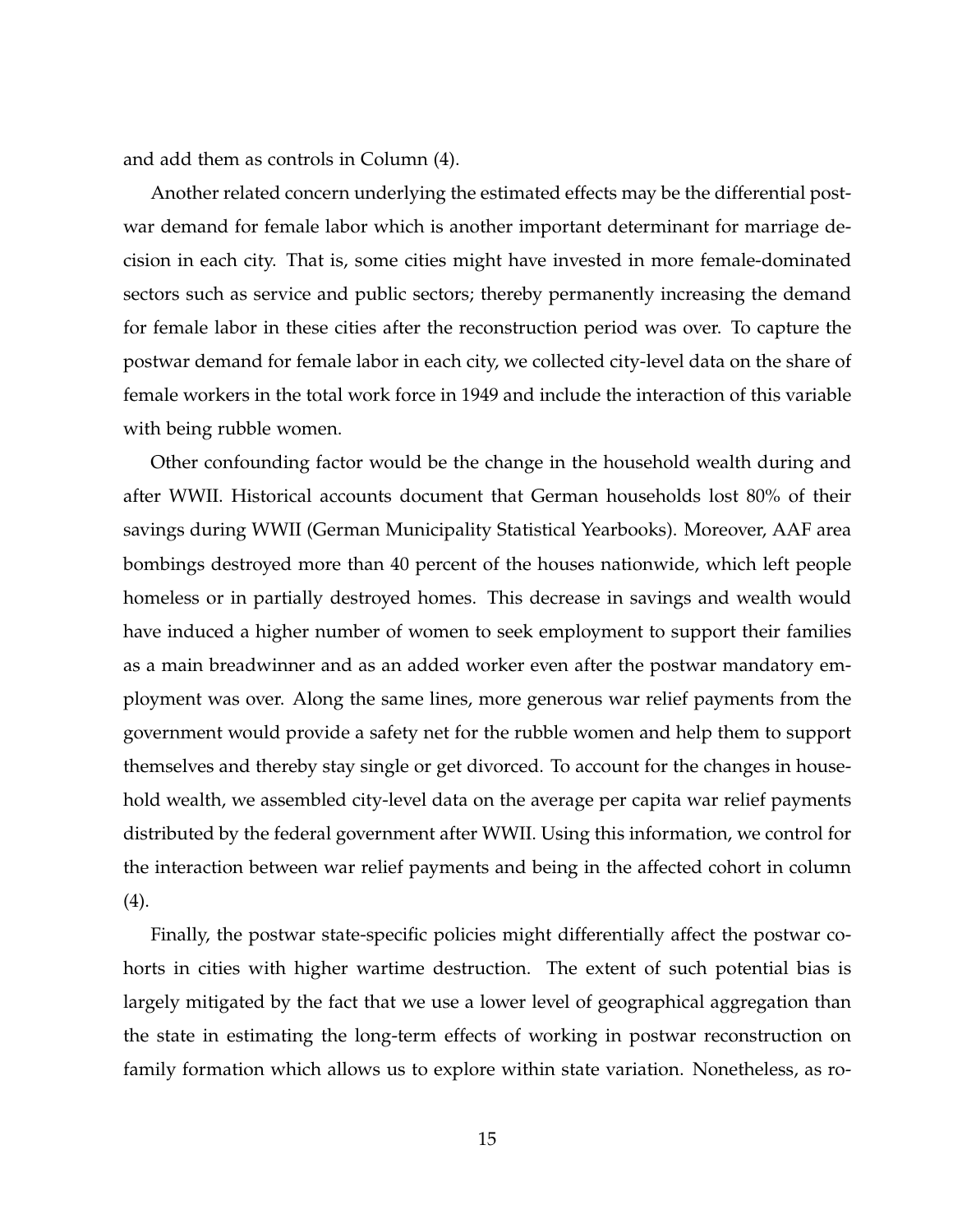bustness, in column (4), we control for the interaction of state dummies with year of birth dummies in addition to postwar city-level characteristics.

Column (4) shows that rubble women were less likely to be married at the time of the survey if they reside in a city with more generous war relief payments, while we find that female/male ratio, migrant and refugee ratios and female employment share have no differential effects on the probability of being currently married in 1978. Essential to our analysis, the difference-in-difference estimate for wartime destruction in column (4) is quantitatively and statistically similar to the baseline specification which suggests that our results are robust to inclusion of state-specific cohort trends and potential confounding factors.

Results presented in Table 3 would also be confounded by the probability of the differential mortality across German cities. Columns (3) and (4) of Appendix Table 1 presents the mortality results for the rubble women. For the mortality analysis, we use the German Socioeconomic Panel (GSOEP) as the Microcensus only provides crosssectional information and we cannot follow individuals over time to understand whether selective mortality occurred over time. The panel structure of GSOEP allows an analysis of the mortality of the respondents between 1985 and 2011. The mortality variable refers to a dummy variable that takes a value of 1 if an individual has a recorded death year sometime between 1985 (the beginning of our sample) and 2011, and zero otherwise.<sup>12</sup> All the difference-in-difference coefficients in columns (3) and (4) are statistically insignificant and close to zero; therefore it is unlikely that the results presented in Table 3 are confounded by the differential mortality rates across cities.

Having shown that postwar mandatory employment increased the propensity of currently being married among the rubble women, in Table 4, we now estimate how working in the postwar reconstruction affected these women's probability of ever getting married. Women are coded as being ever married if they report that they are currently married, divorced or widows at the time of the survey. Our preferred specification pre-

 $12$ Information on an individual's death year in GSOEP comes from official vitality records.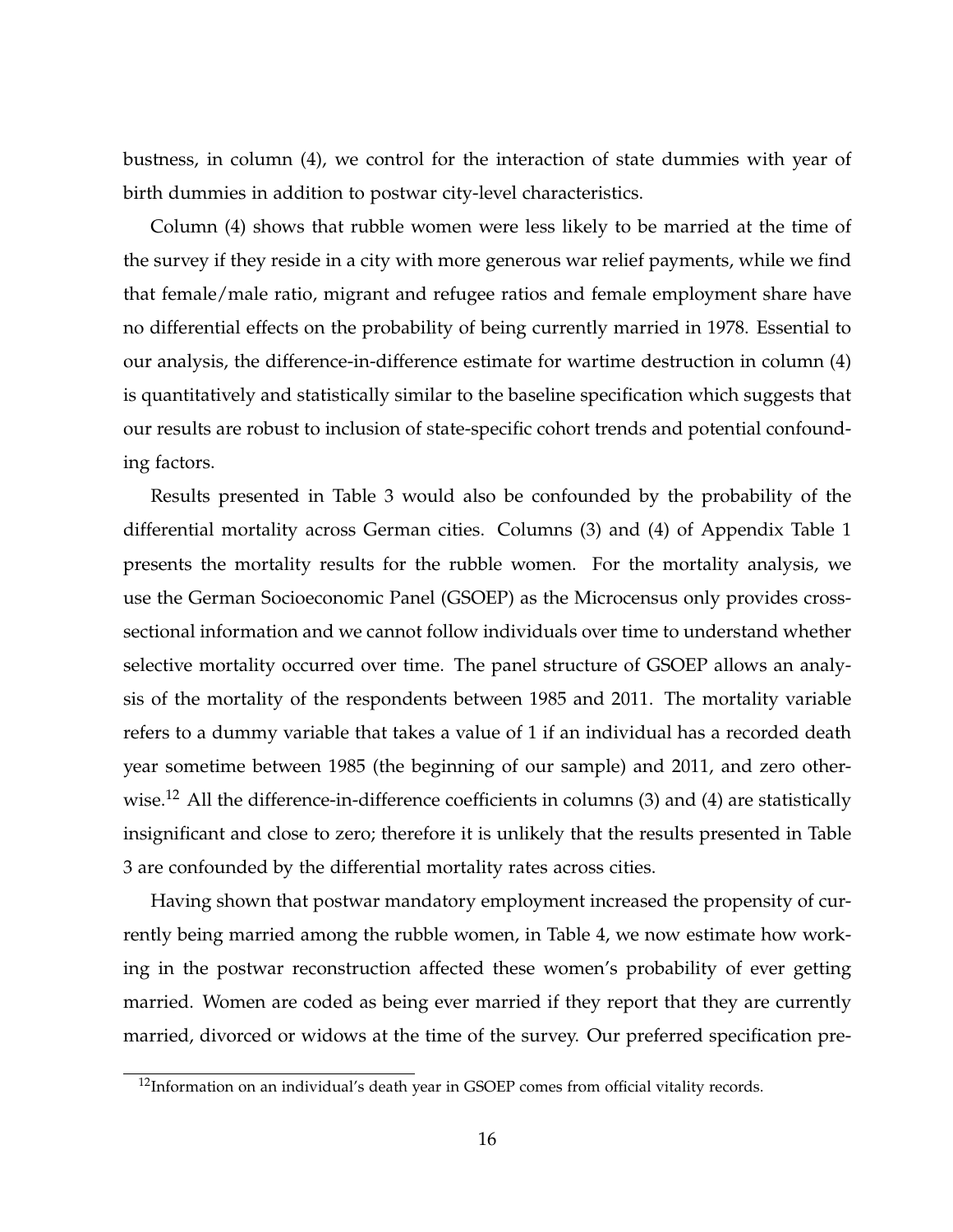sented in Column (4) shows that the rubble women in Cologne are 3 percentage points more likely to be ever married relative to the rubble women in Munich after controlling for potential state-specific postwar policies and the change in the composition of population, the demand for female labor and household income. We also find in column (4) that in cities with higher percentage of male population and international migrants who were predominantly male, the rubble women have a higher propensity to be ever married. Similarly, column (4) indicates that the rubble women residing in cities with higher female employment share in 1949 are more likely to report being ever married at the time of the survey. Hence Table 3 documents no such positive female employment effect for being currently married, findings in column (4) likely stem from the rubble women who were divorcees or widows in 1978. This suggests that higher demand for female labor in their city enabled these women to postpone or relinquish remarriage.

Table 5 presents the results for the divorce rates of rubble women using a linear probability model. None of the difference-in-difference estimates for postwar reconstruction are statistically significant in Table 5, which suggests that the postwar mandatory employment had no differential effect on the rubble women's probability of getting divorced in the future. The results summarized in Tables (3)-(5) therefore point out that mandatory employment led the rubble women to enter into marriage, stay married and likely raise their kids at home after the postwar mandatory employment.

Finally, we estimate the effects of postwar mandatory employment on the rubble women's age at first marriage in Table 6. The difference-in-difference estimates in Table 6 suggest that the participation in the postwar reconstruction efforts reduced the age at first marriage for the rubble women by almost half a year if they were in highly destroyed city. The German women who were affected by the postwar mandatory employment law therefore had a limited time to gain experience in the labor market and establish themselves in their professions before they were married and had children. As a consequence, they had a weaker labor market attachment and a lower probability of going back to work after child bearing years, which is indeed what Akbulut-Yuksel,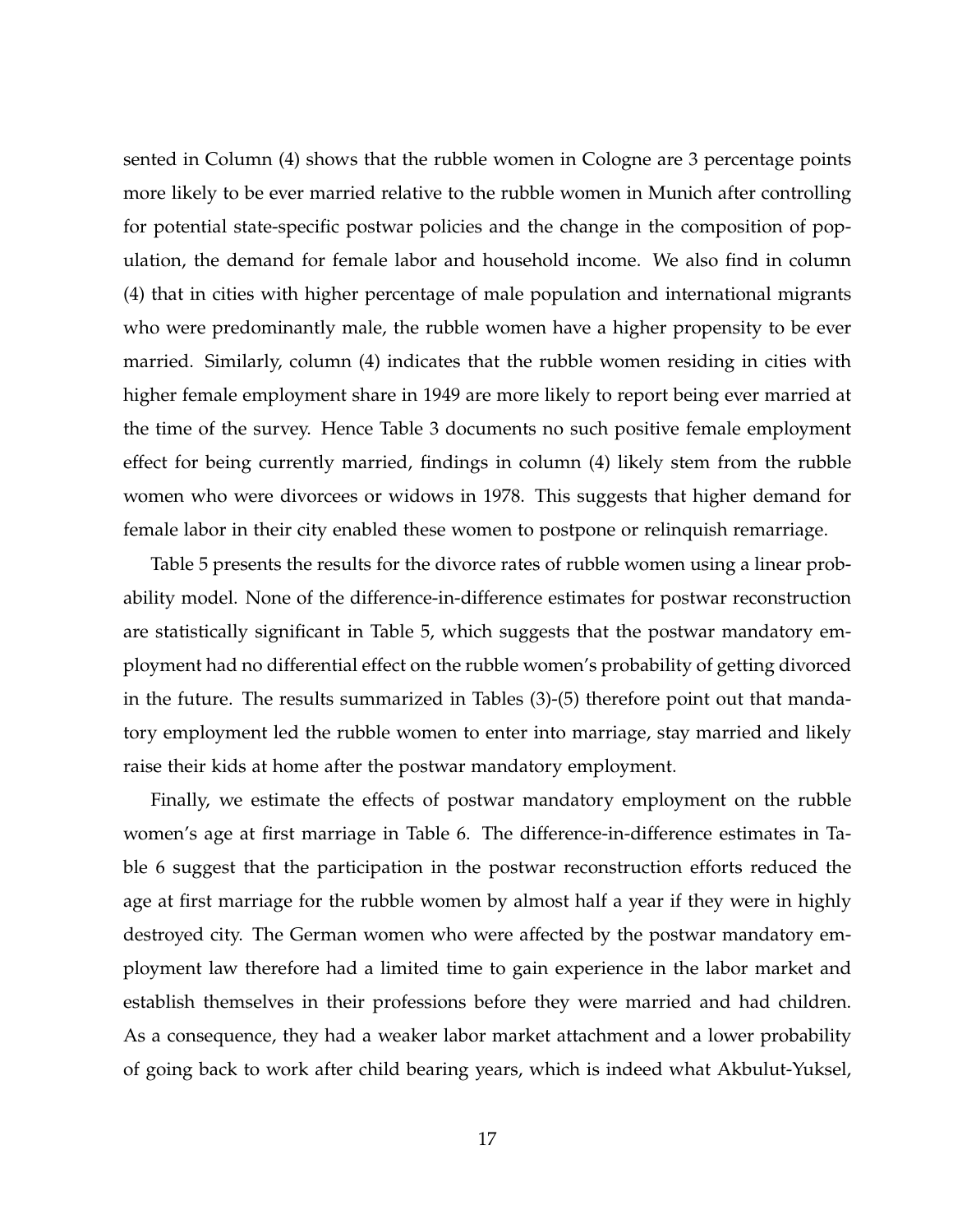Khamis and Yuksel (2011) show.<sup>13</sup>

## **6 Discussion and Conclusion**

This paper provides the first causal evidence on the consequences of postwar mandatory employment on German women's long-term family formation outcomes. We exploit the plausibly exogenous city-by-cohort variation in the postwar mobilization of German women which was determined by wartime destruction experienced in each German city during WWII. We combine a unique city-level data on the physical destruction experienced in German cities with the 1978 German Microcensus. Our results show that the rubble women were more likely to be currently and ever married at the time of the survey and marry at younger ages, whereas we find no differential effect of postwar mandatory employment on these women's divorce rates. Our results therefore indicate that many of rubble women went back to work at home and marry, similar to the experience of the "Rosie the Riveter" in the U.S. This can be explained by the large double-burden that this cohort of women was exposed to during the postwar reconstruction period: physical strenuous work and also additional work at home to gather the bare necessities for survival, which led to over 16 hour work days on average (Kuhn 1984). Taken together, these findings suggest that the positive effects of the mandatory employment on the emancipation of German women were brief, thereby underlining the importance of persistent economic policies to attain permanent and long-lasting gains on the emancipation and standing of women in the society.

<sup>&</sup>lt;sup>13</sup>Moreover, we estimate the effects of the mandatory employment law on rubble women's fertility. However, these analyses warrant caution since the Microcensus only provides information on the number of children still residing within the same household as their mothers. Hence, children of the rubble women may have already moved out as the rubble women were married earlier and probably had children at younger ages; it is likely that we focus on a selective group in our fertility analysis, which renders statistical inference difficult.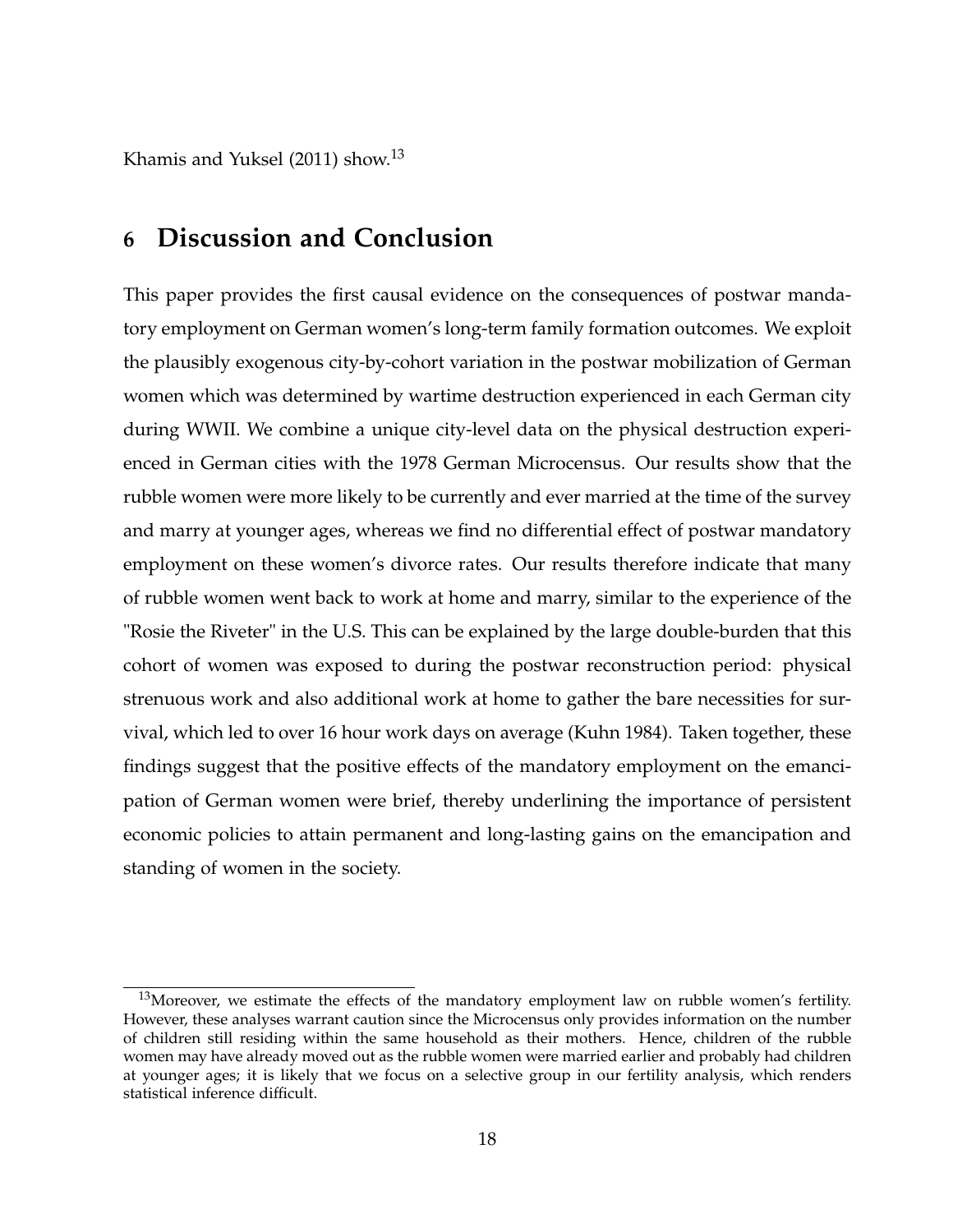## **References**

- Acemoglu, Daron, David H. Author and David Lyle. 2004. "Women, War, and Wages: The Effect of Female Labor Supply on the Wage Structure at Midcentury." *Journal of Political Economy*, 112(3): 497–551.
- Akbulut-Yuksel, Mevlude, Melanie Khamis and Mutlu Yuksel, 2011. "Rubble Women: The Long-Term Effects of Postwar Reconstruction on Female Labor Market Outcomes." IZA Discussion Paper 6148.
- Akbulut-Yuksel, Mevlude. 2009. "Children of War: The Long-Run Effects of Large-Scale Physical Destruction and Warfare on Children." IZA Discussion Paper 4407.
- Allied Control Authority Germany. 1946. Enactments and Approved Papers. Vol.2, Jan.- Feb. 1946. The Army Library. Washington D.C.
- Arnold, Angela M. (eds.). 1999. Bruchstuecke: Truemmerbahn und Truemmerfrauen. OM-NIS Verlag. Berlin.
- Delille, Angela and Andrea Grohn. 1985. Blick zurueck aufs Glueck: Frauenleben und Familienpolitik in den 50er Jahren. Elefanten Press Verlag. Berlin.
- Donath, Svenja. 2008. "Von der Truemmerfrau zum Heimchen am Herd." Kritische Ausgabe, 8: 20–22.
- Friedrich, Joerg. 2002. Der Brand: Deutschland im Bombenkrieg, 1940-1945. Munich: Propylaen Publishing.
- Goldin, Claudia. 1991. "The Role of World War II in the Rise of Women's Employment." *American Economic Review*, 81 (4): 741–56.
- Goldin, Claudia and Claudia Olivetti. 2013. "Shocking Labor Supply: A Reassessment of the Role of World War II on U.S. Women's Labor Supply." NBER Working Paper 18676.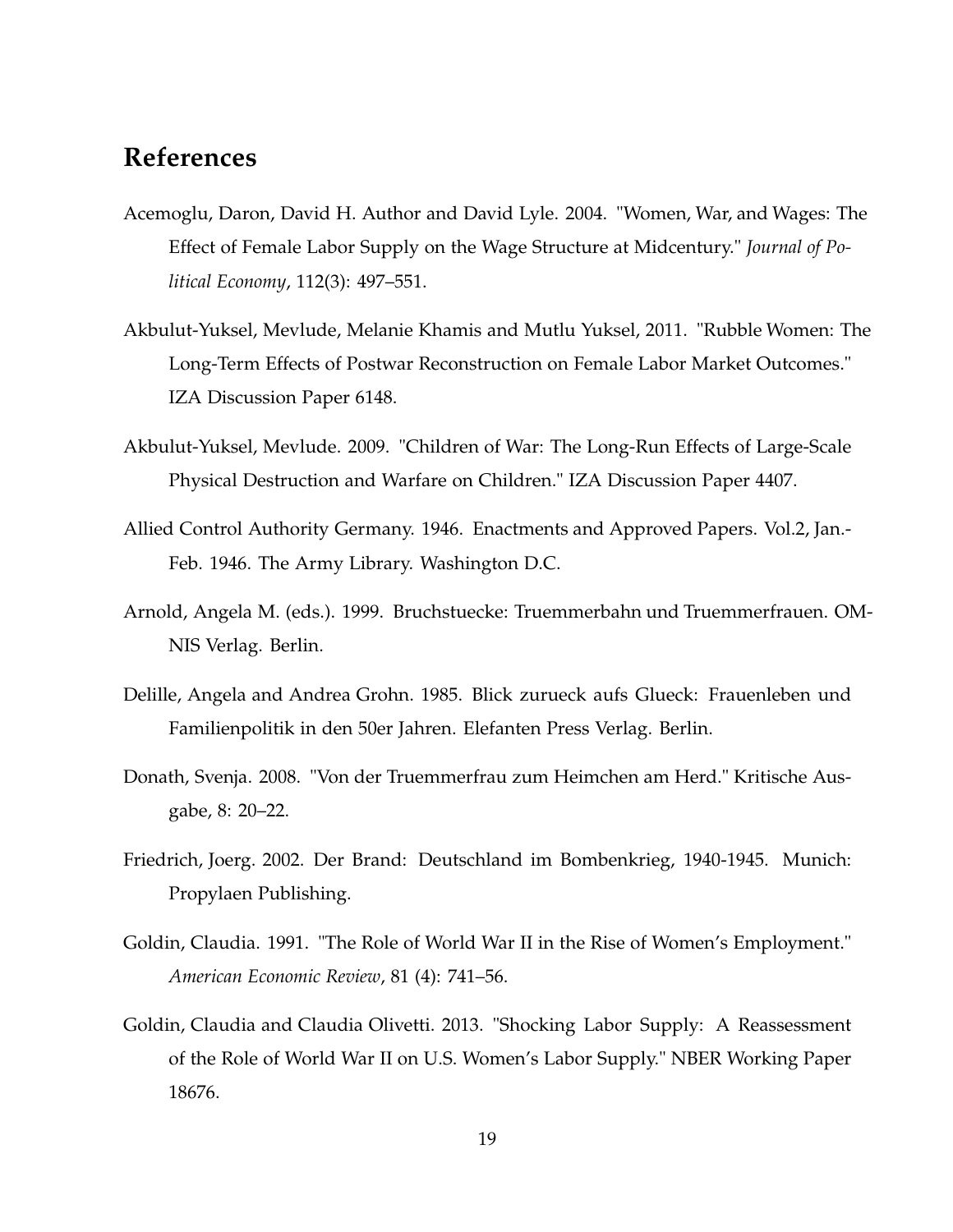- Grayling, Anthony. 2006. Among the Dead Cities: Was the Allied Bombing of Civilians in WWII a Necessity or a Crime?. London: Bloomsbury.
- Heineman, Elizabeth. 1996. "The Hour of the Woman: Memories of Germany's "Crisis Years" and West German National Identity." *The American Historical Review*, 101 (2): 354–395.
- Hochstadt, Steve. 1999. Mobility and Modernity: Migration in Germany 1820-1989. Ann Arbor: University of Michigan Press.
- Hoehn, Maria. 1997. "Stunde Null der Frauen? Renegotiating Women's Place in Postwar West Germany." In Stunde Null: The End and the Beginning Fifty Years Ago, Geoffrey Giles (eds), German Historical Institute, Washington DC, Occasional Paper 20.
- Kuhn, Annette (eds.). 1984. Frauen in der deutschen Nachkriegszeit. Band 1. Schwann: Duesseldorf.
- Jaeger, David, Thomas Dohmen, Armin Falk, David Huffman, Uwe Sunde and Holger Bonin. 2010. "Direct Evidence on Risk Attitudes and Migration." *Review of Economics and Statistics*, 92(3): 684–689.
- Jenk, Gabriele. 1988. Steine gegen Brot. Truemmerfrauen schildern den Wiederaufbau in der Nachkriegszeit. Gustav Luebbe Verlag, Bergisch Gladbach.
- Kaestner, Friedrich. 1949. "Kriegsschoeden: Truemmermengen, Wohnungsverluste, Grundsteuerausfall und Vermoegensteuerausfall." Statistisches Jahrbuch Deutscher Gemeinden, 361–391.
- Knopp Guido. 2001. Der Jahrhundert Krieg. Munchen: Econ Verlag.
- Luettinger, Paul. 1986. "Der Mythos der schnellen Integration: Eine empirische Untersuchung zur Integration der Vertriebenen und Fluechtlinge in der Bundesrepublik Deutschland bis 1971." *Zeitschrift fuer Soziologie*, 15 (1): 20–36.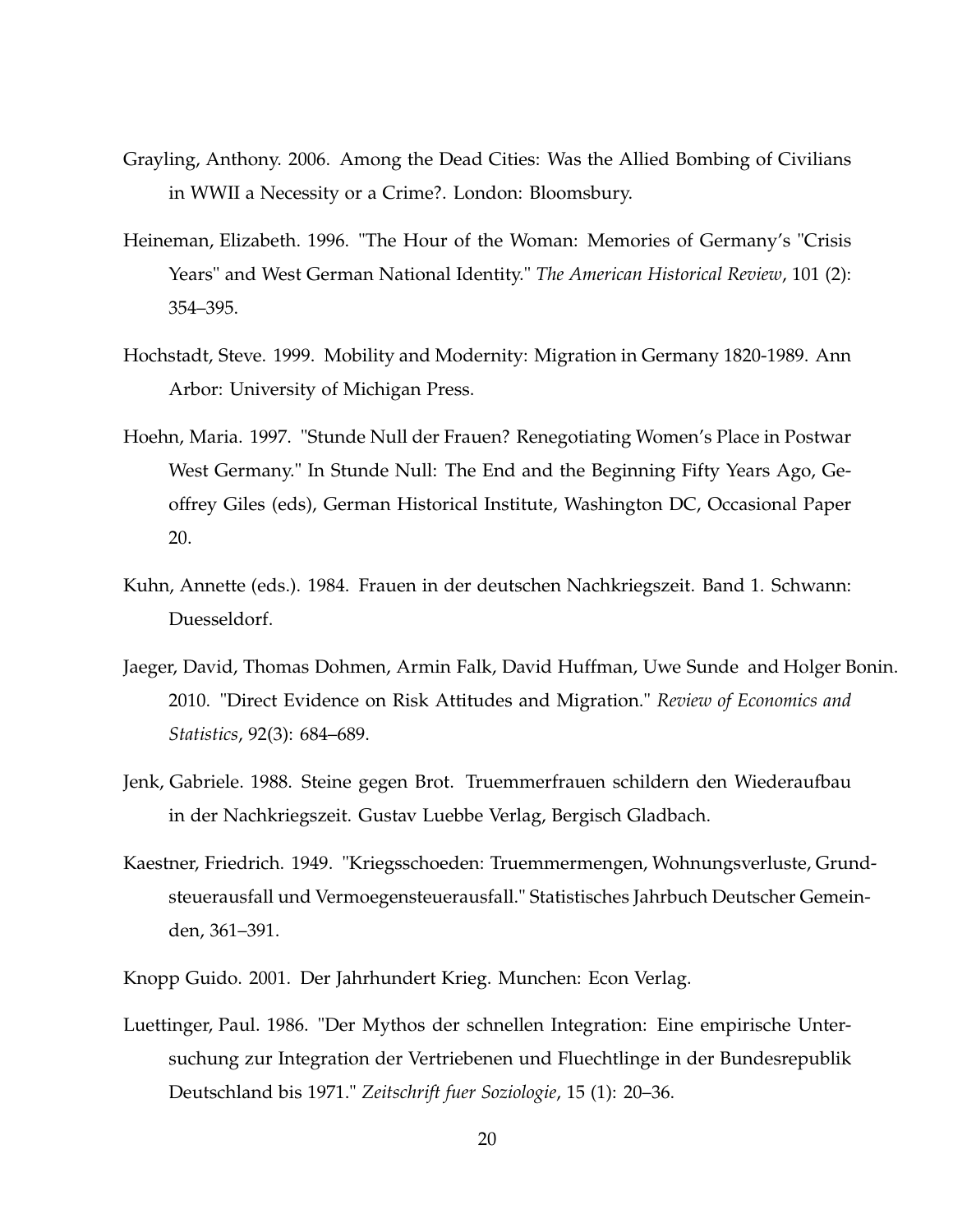- Meiners, Antonia. 2011. Wir haben wieder aufgebaut: Frauen der Stunde null erzaehlen. Elisabeth Sandmann Verlag GmbH. Muenchen.
- Menon, Nidhiya and Yana van der Meulen Rodgers. 2011. "War and Women's Work: Evidence from the Conflict in Nepal," World Bank Policy Research Paper 5745.
- New York Times. 2011. "Women Nudged Out of German Workforce." 29th June 2011. http://www.nytimes.com/2011/06/29/world/europe/29iht-FFgermany29.html
- Rainer, Helmut and Thomas Siedler. 2009. "O Brother, Where Art Thou? The Effects of Having a Sibling on Geographic Mobility and Labor Market Outcomes." *Economica*, 76 (303): 528–556.
- Research Data Center (RDC) of the Federal Statistical Office of Germany and the Statistical Offices of the Laender, Microcensus 1978, own calculations.
- Shemyakina, Olga. 2011. "Labor Market, Education and Armed Conflict in Tajikistan." World Bank Policy Research Working Paper 5738.
- Shemyakina, Olga. *Forthcoming*. "Patterns in Female Age at First Marriage and Tajik Armed Conflict", *European Journal of Population*.
- Statistisches Bundesamt Wiesbaden. 1972. Bevoelkerung und Wirtschaft, 1872-1972.
- Unruh, Trude (Hrsg.). 1987. Truemmerfrauen: Biografien einer betrogenen Generation. Klartext-Verlag.
- USSBS. 1945. The United States Strategic Bombing Survey: The Effects of Strategic Bombing on the German War Economy. Washington, DC: Overall Economic Effects Division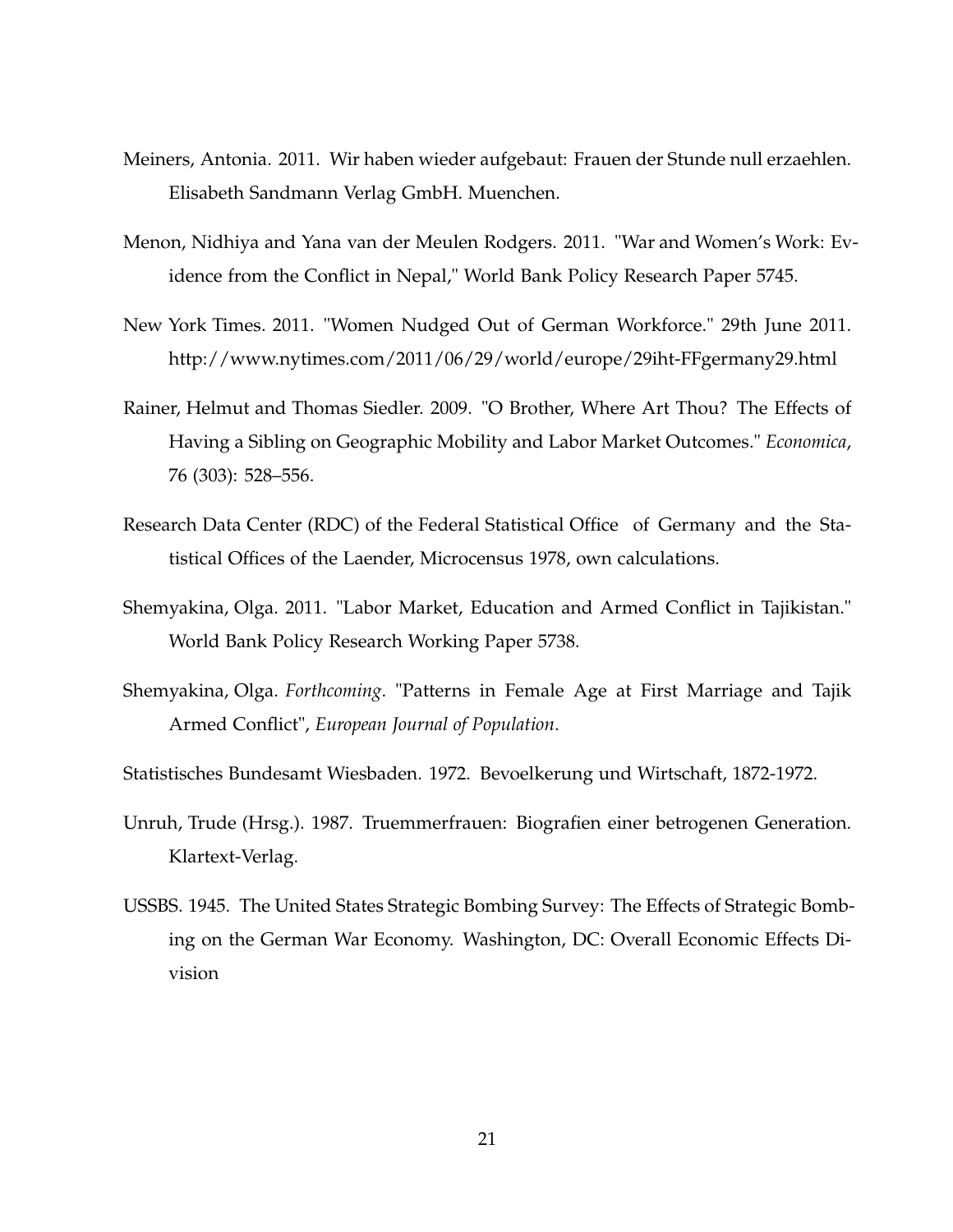

Figure 1: Share of Dwellings Destroyed in German Cities during WWII

Source: Knopp (2001). The size of the circle shows the city size in 1939, where the largest circle refers to cities with more than 500,000 inhabitants; middle-size circle, cities with between 100,000 and 500,000 inhabitants and smallest circle, cities with less than 100,000 inhabitants. The shaded area in these circles is the share of the dwellings destroyed in the city by the end of WWII.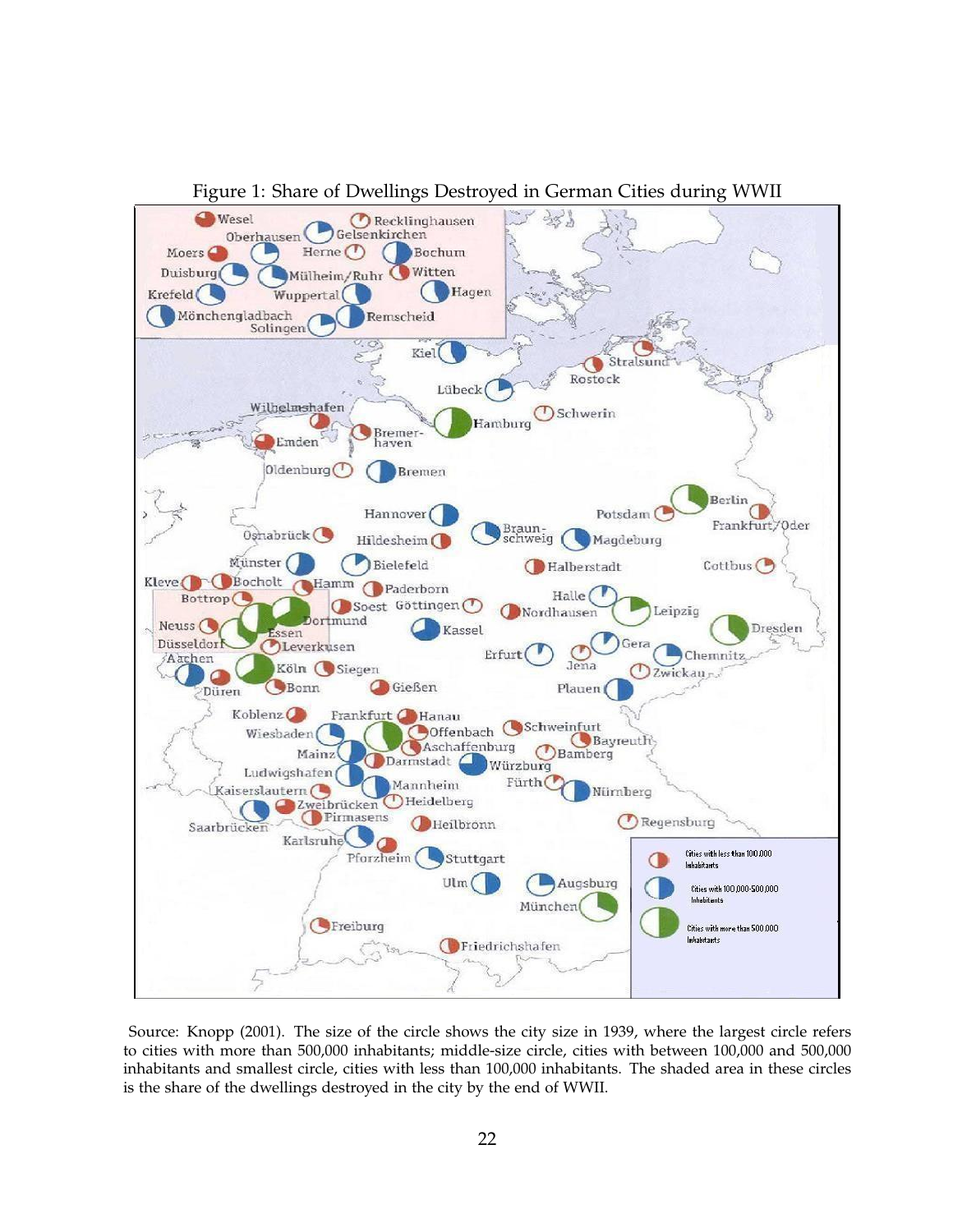

Figure 2: Map of Raumordnungsregionen (RORs or Cities) in Former West Germany

Source: Federal Office for Building and Regional Planning (Bundesamt fuer Bauwesen und Raumordnung, BBR). There are 38 regional policy regions (RORs) in former West Germany in 1978.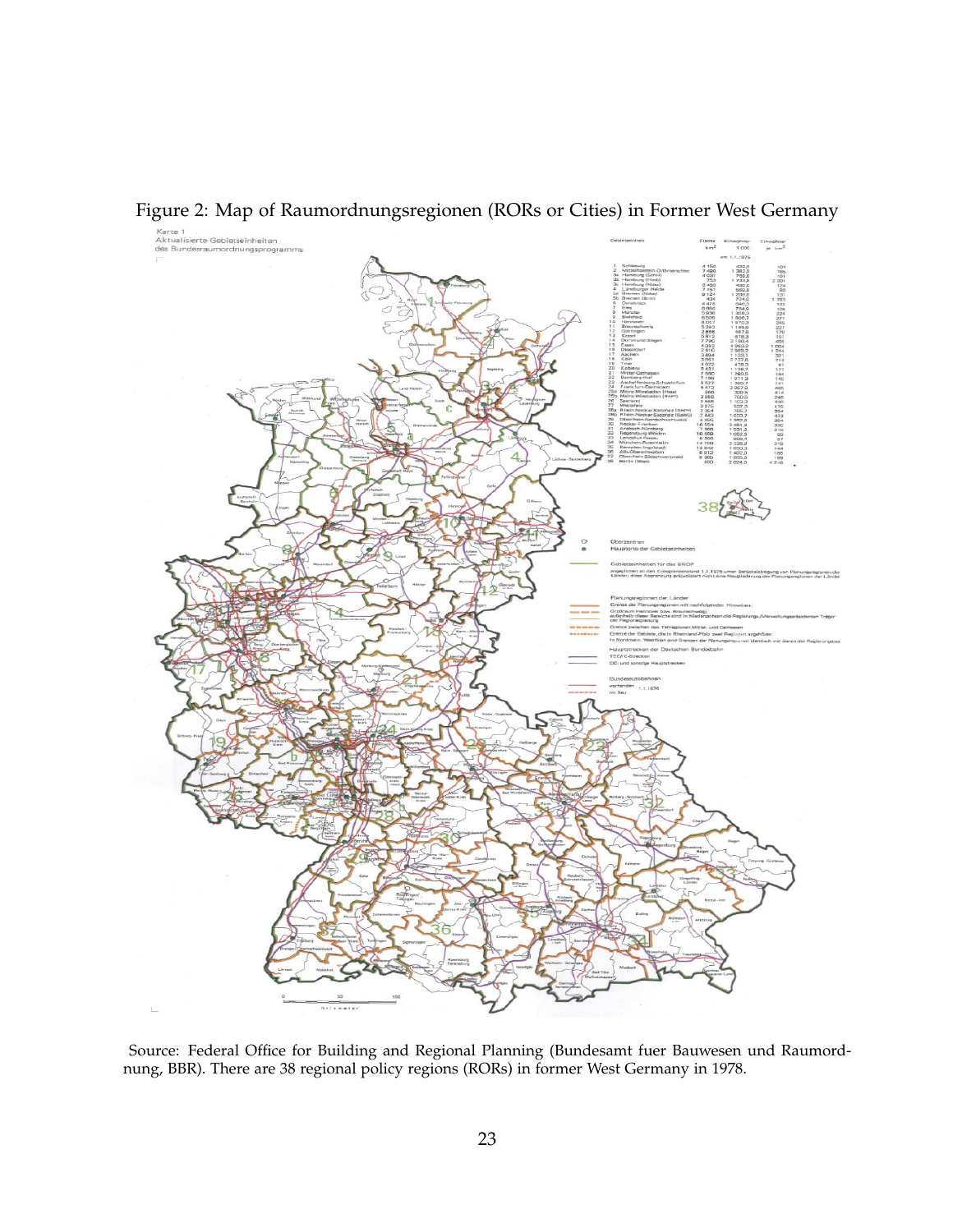|                             | All        | Cities with<br>Above<br>avg.<br>Destruction | Cities with<br>Below<br>avg.<br>Destruction | Difference<br>s.e<br>(Difference) |
|-----------------------------|------------|---------------------------------------------|---------------------------------------------|-----------------------------------|
|                             | (1)        | (2)                                         | (3)                                         | (4)                               |
| Rubble in $m^3$ per Capita  | 12.910     | 18.487                                      | 6.425                                       | 12.062***                         |
|                             | (7.201)    | (4.446)                                     | (3.419)                                     | (0.133)                           |
| Housing Units Destroyed (%) | 37.224     | 49.706                                      | 25.823                                      | 23.882***                         |
|                             | (18.557)   | (12.143)                                    | (15.874)                                    | (0.479)                           |
| Total bombs dropped in tons | 25,036     | 36,333                                      | 14,717                                      | 21,616***                         |
|                             | (22,507.6) | (25,566.1)                                  | (12, 223.1)                                 | (664.975)                         |
| Area in $km^2$ in 1938      | 253.296    | 359.747                                     | 156.060                                     | 203.687***                        |
|                             | (238.281)  | (292.370)                                   | (103.811)                                   | (7.255)                           |
| Population Density in 1939  | 2,011      | 2,218                                       | 1,821                                       | 397***                            |
|                             | (909.237)  | (946.585)                                   | (829.899)                                   | (29.881)                          |
| Income per Capita in RM     | 467.317    | 501.933                                     | 432.556                                     | 69.377***                         |
| in 1938                     | (106.305)  | (68.110)                                    | (124.841)                                   | (3.760)                           |
| N                           | 93,403     | 48,748                                      | 44,655                                      | 93,403                            |

#### Table 1: Descriptive Statistics for WWII Destruction

Notes: Data are from several years of the German Municipalities Statistical Yearbook and the 1978 German Microcensus. The sample consists of Raumordnungsregionen ("RORs" or "cities") in the former territory of West Germany. Standard deviations are in parentheses. The sample is divided as above and below destruction using rubble in  $m<sup>3</sup>$  per capita as a measure of wartime destruction.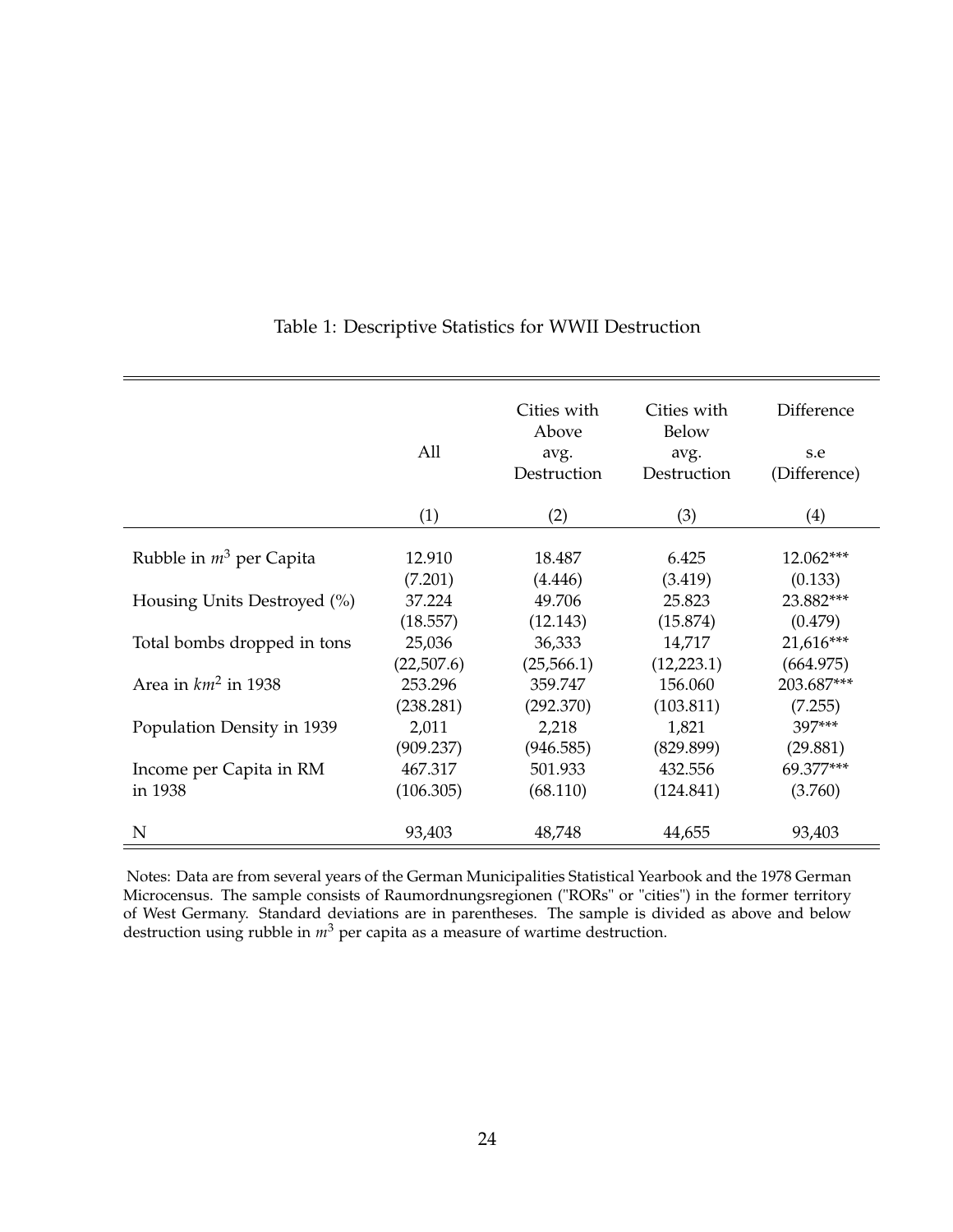|                               | All     | Women born | Women born |
|-------------------------------|---------|------------|------------|
|                               |         | btw.       | btw.       |
|                               |         | 1920-1934  | 1920-1934  |
|                               | (1)     | (2)        | (3)        |
|                               |         |            |            |
| <b>Currently Married</b>      | 0.806   | 0.793      | 0.820      |
|                               | (0.395) | (0.405)    | (0.384)    |
| <b>Ever Married</b>           | 0.883   | 0.905      | 0.861      |
|                               | (0.321) | (0.293)    | (0.346)    |
| Divorced                      | 0.043   | 0.040      | 0.046      |
|                               | (0.204) | (0.196)    | (0.210)    |
| Age at Marriage               | 23.352  | 25.165     | 21.448     |
|                               | (5.199) | (5.994)    | (3.258)    |
| Years of Schooling            | 10.410  | 9.995      | 10.820     |
|                               | (1.860) | (1.566)    | (2.029)    |
| Employment                    | 0.499   | 0.446      | 0.551      |
|                               | (0.500) | (0.497)    | (0.497)    |
| Has Gymnasium Diploma         | 0.050   | 0.035      | 0.064      |
| or More                       | (0.218) | (0.185)    | (0.245)    |
| Technical High School Diploma | 0.179   | 0.125      | 0.232      |
|                               | (0.383) | (0.331)    | (0.422)    |
| Basic High School Diploma     | 0.762   | 0.832      | 0.692      |
|                               | (0.426) | (0.373)    | (0.462)    |
| Years of Schooling            | 11.040  | 10.719     | 11.360     |
| of Household Head             | (2.141) | (1.935)    | (2.284)    |
| Rural                         | 0.565   | 0.563      | 0.566      |
|                               | (0.496) | (0.496)    | (0.496)    |
|                               |         |            |            |
| N                             | 93,403  | 46,673     | 46,730     |

Table 2: Descriptive Statistics, Microcensus Data

Notes: Data are from the 1978 German Microcensus. The sample consists of individuals born between 1920 and 1954. Individuals born between 1935 and 1939 are dropped from the analysis since they were partially exposed to the postwar reconstruction. Standard deviations are presented in parentheses.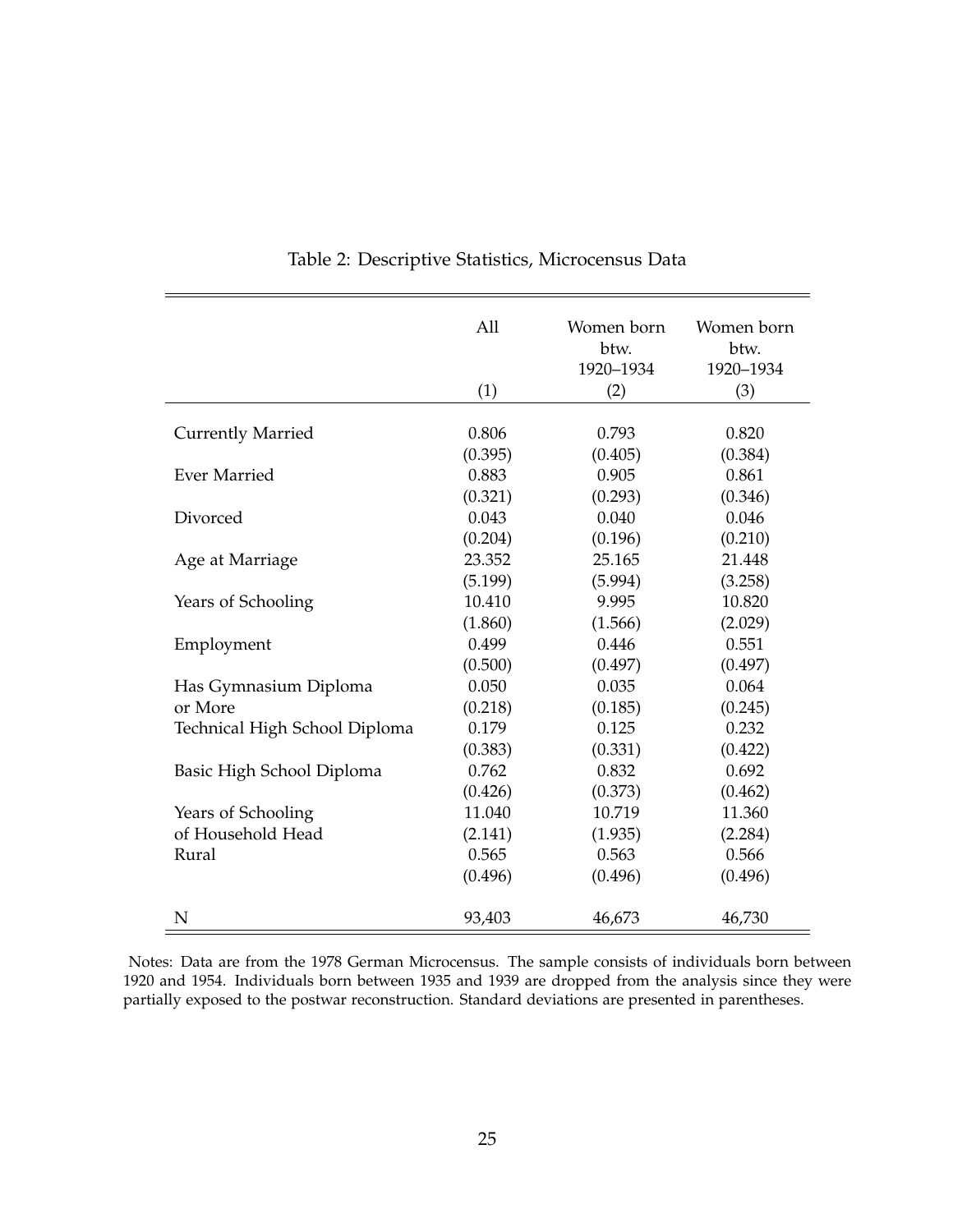|                                                      | (1)                    | (2)                      | (3)                      | (4)                      |
|------------------------------------------------------|------------------------|--------------------------|--------------------------|--------------------------|
| Rubble per Capita x Born btw. 1920-1934              | $0.0011**$<br>(0.0005) | $0.0012**$<br>(0.0005)   | $0.0013***$<br>(0.0005)  | $0.0012**$<br>(0.0006)   |
| Years of Schooling                                   |                        | $-0.0199***$<br>(0.0010) | $-0.0552***$<br>(0.0013) | $-0.0551***$<br>(0.0013) |
| Years of Schooling of Household Head                 |                        |                          | $0.0477***$<br>(0.0010)  | $0.0477***$<br>(0.0010)  |
| Female/Male Ratio x Born btw. 1920-1934              |                        |                          |                          | $-0.0010$<br>(0.0008)    |
| Female Employment Share x Born btw. 1920-1934        |                        |                          |                          | 0.0018<br>(0.0012)       |
| Per Capita War Relief Payments x Born btw. 1920-1934 |                        |                          |                          | $-0.0022**$<br>(0.0009)  |
| Migrant Share x Born btw. 1920-1934                  |                        |                          |                          | 0.0001<br>(0.0010)       |
| Refugee Share x Born btw. 1920-1934                  |                        |                          |                          | $-0.0006$<br>(0.0009)    |
| $R^2$<br>N                                           | 0.0486<br>90,806       | 0.0568<br>87,180         | 0.0951<br>86,103         | 0.0965<br>86,103         |
| <b>State-Cohort Trends</b>                           |                        |                          |                          | Yes                      |

#### Table 3: Effect of Postwar Mobilization on Being Currently Married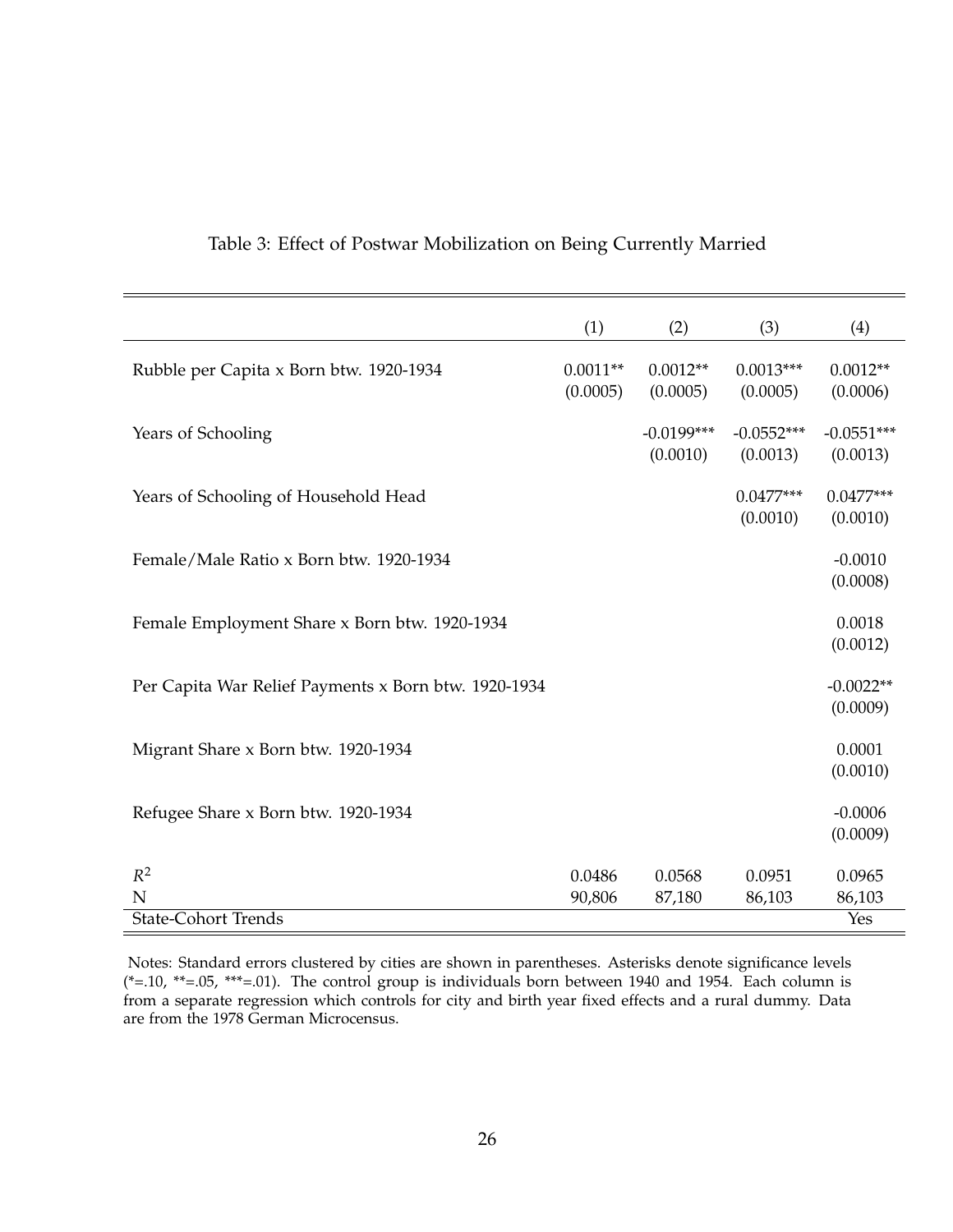| (1)                    | (2)                      | (3)                      | (4)                      |
|------------------------|--------------------------|--------------------------|--------------------------|
| $0.0006**$<br>(0.0003) | $0.0007**$<br>(0.0004)   | $0.0009**$<br>(0.0004)   | $0.0016***$<br>(0.0005)  |
|                        | $-0.0227***$<br>(0.0010) | $-0.0405***$<br>(0.0011) | $-0.0404***$<br>(0.0011) |
|                        |                          | $0.0241***$<br>(0.0007)  | $0.0241***$<br>(0.0007)  |
|                        |                          |                          | $-0.0016**$<br>(0.0006)  |
|                        |                          |                          | $0.0019**$<br>(0.0010)   |
|                        |                          |                          | 0.0004<br>(0.0008)       |
|                        |                          |                          | $0.0023***$<br>(0.0008)  |
|                        |                          |                          | $-0.0002$<br>(0.0007)    |
| 0.0517                 | 0.0691                   | 0.0848                   | 0.0866                   |
|                        |                          |                          | 86,103<br>Yes            |
|                        | 90,806                   | 87,180                   | 86,103                   |

#### Table 4: Effect of Postwar Mobilization on Being Ever Married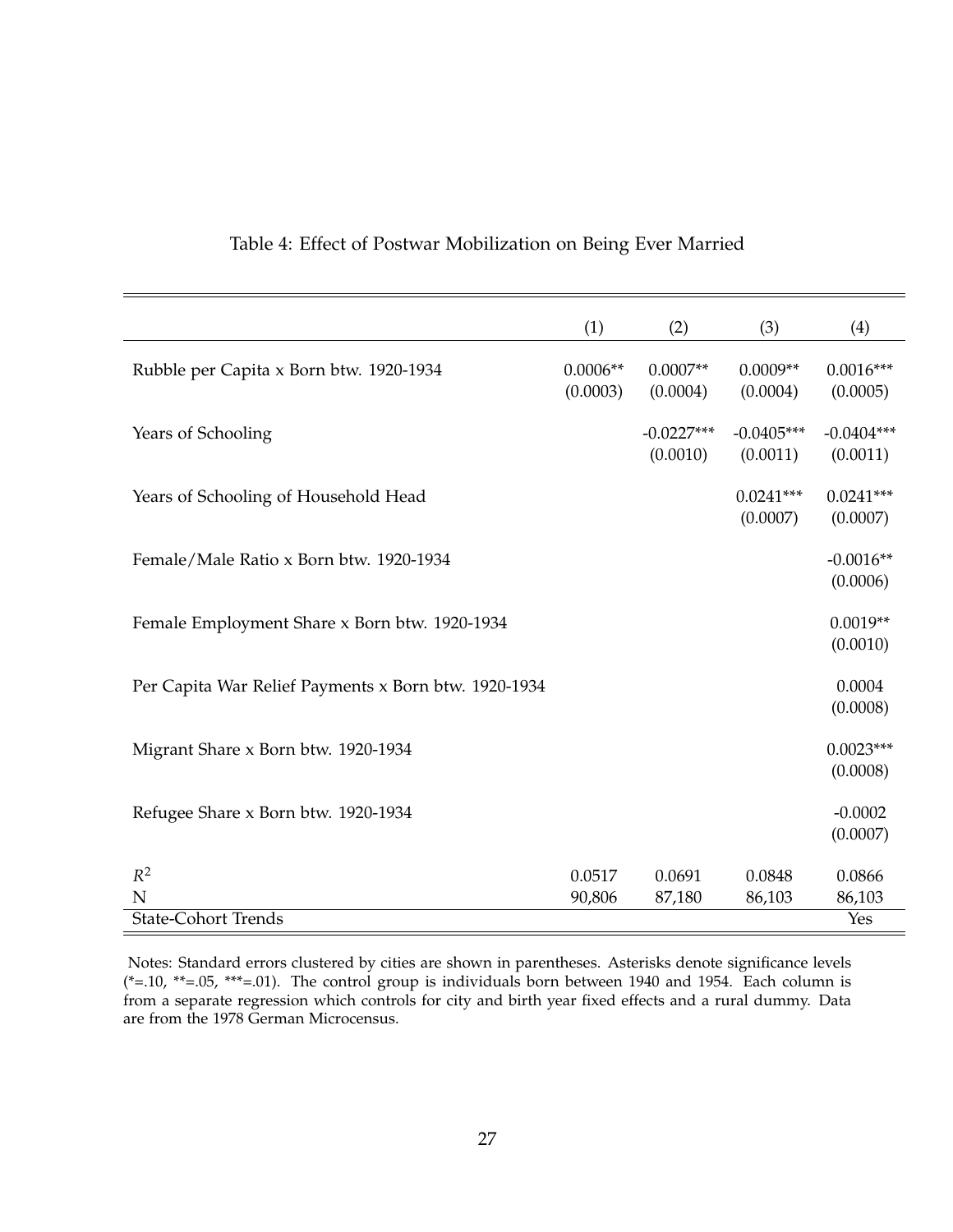|                                                      | (1)                   | (2)                     | (3)                      | (4)                      |
|------------------------------------------------------|-----------------------|-------------------------|--------------------------|--------------------------|
| Rubble per Capita x Born btw. 1920-1934              | $-0.0001$<br>(0.0002) | $-0.0001$<br>(0.0002)   | $-0.0002$<br>(0.0002)    | 0.0002<br>(0.0003)       |
| Years of Schooling                                   |                       | $-0.0009**$<br>(0.0005) | $0.0073***$<br>(0.0005)  | $0.0073***$<br>(0.0005)  |
| Years of Schooling of Household Head                 |                       |                         | $-0.0111***$<br>(0.0003) | $-0.0111***$<br>(0.0003) |
| Female/Male Ratio x Born btw. 1920-1934              |                       |                         |                          | 0.0003<br>(0.0004)       |
| Female Employment Share x Born btw. 1920-1934        |                       |                         |                          | 0.0004<br>(0.0006)       |
| Per Capita War Relief Payments x Born btw. 1920-1934 |                       |                         |                          | $0.0009*$<br>(0.0005)    |
| Migrant Share x Born btw. 1920-1934                  |                       |                         |                          | $-0.0007$<br>(0.0006)    |
| Refugee Share x Born btw. 1920-1934                  |                       |                         |                          | $0.0009*$<br>(0.0005)    |
| $R^2$<br>N                                           | 0.0141                | 0.0142                  | 0.0221                   | 0.0227                   |
| <b>State-Cohort Trends</b>                           | 90,806                | 87,180                  | 86,103                   | 86,103<br>Yes            |

#### Table 5: Effect of Postwar Mobilization on Divorce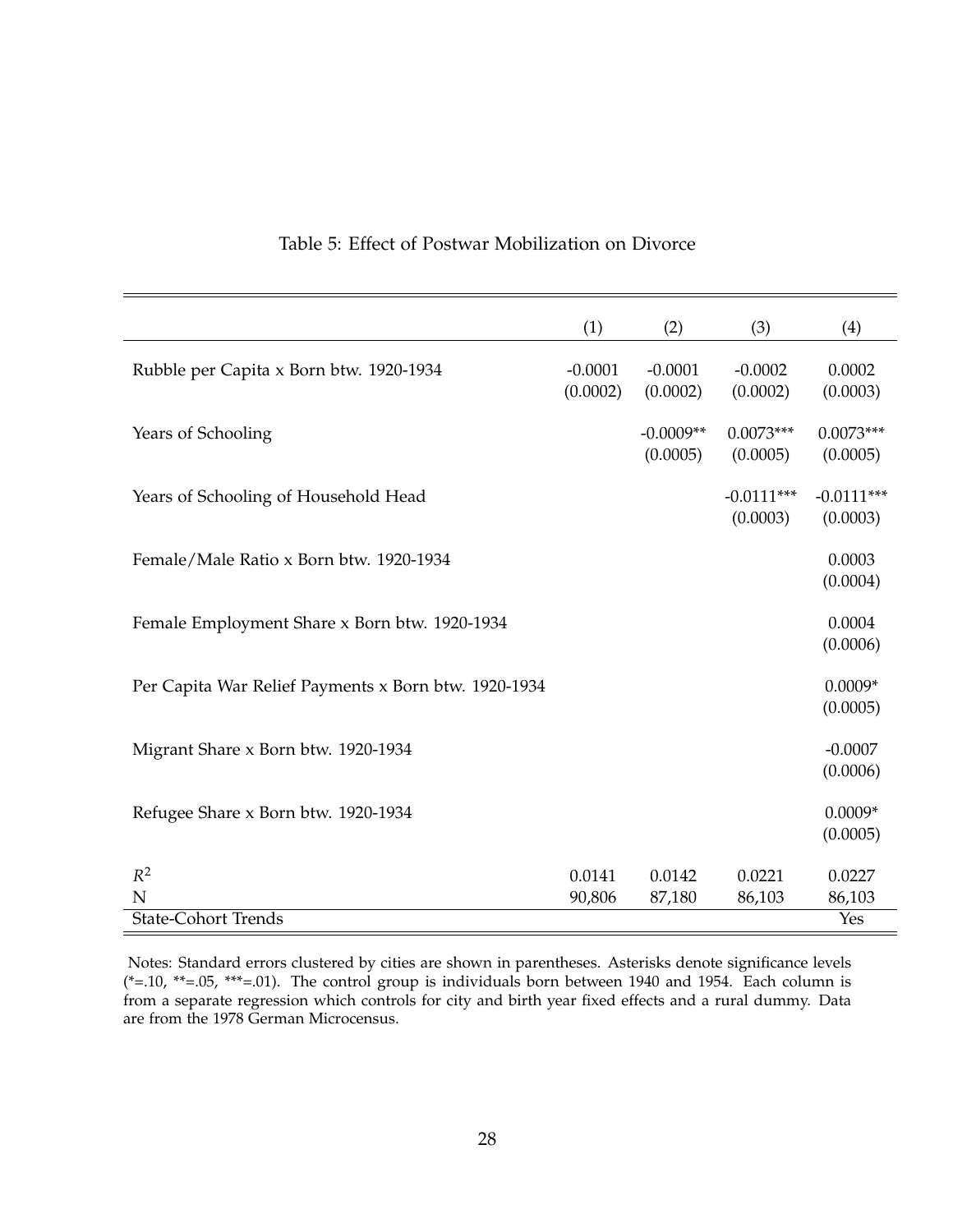|                                                      | (1)                     | (2)                     | (3)                     | (4)                      |
|------------------------------------------------------|-------------------------|-------------------------|-------------------------|--------------------------|
| Rubble per Capita x Born btw. 1920-1934              | $-0.0140**$<br>(0.0060) | $-0.0141**$<br>(0.0060) | $-0.0130**$<br>(0.0059) | $-0.0160**$<br>(0.0074)  |
| Years of Schooling                                   |                         | $0.3836***$<br>(0.0104) | $0.1238***$<br>(0.0120) | $0.288***$<br>(0.0128)   |
| Years of Schooling of Household Head                 |                         |                         | $0.2888***$<br>(0.0127) | $0.1250***$<br>(0.0120)  |
| Female/Male Ratio x Born btw. 1920-1934              |                         |                         |                         | $-0.0008$<br>(0.0109)    |
| Female Employment Share x Born btw. 1920-1934        |                         |                         |                         | 0.0219<br>(0.0155)       |
| Per Capita War Relief Payments x Born btw. 1920-1934 |                         |                         |                         | $-0.0194$<br>(0.0132)    |
| Migrant Share x Born btw. 1920-1934                  |                         |                         |                         | $0.0794***$<br>(0.0130)  |
| Refugee Share x Born btw. 1920-1934                  |                         |                         |                         | $-0.0349***$<br>(0.0128) |
| $R^2$<br>N                                           | 0.1727<br>80,134        | 0.1888<br>76,913        | 0.19<br>75,939          | 0.1909<br>75,939         |
| <b>State-Cohort Trends</b>                           |                         |                         |                         | Yes                      |

#### Table 6: Effect of Postwar Mobilization on Age at First Marriage